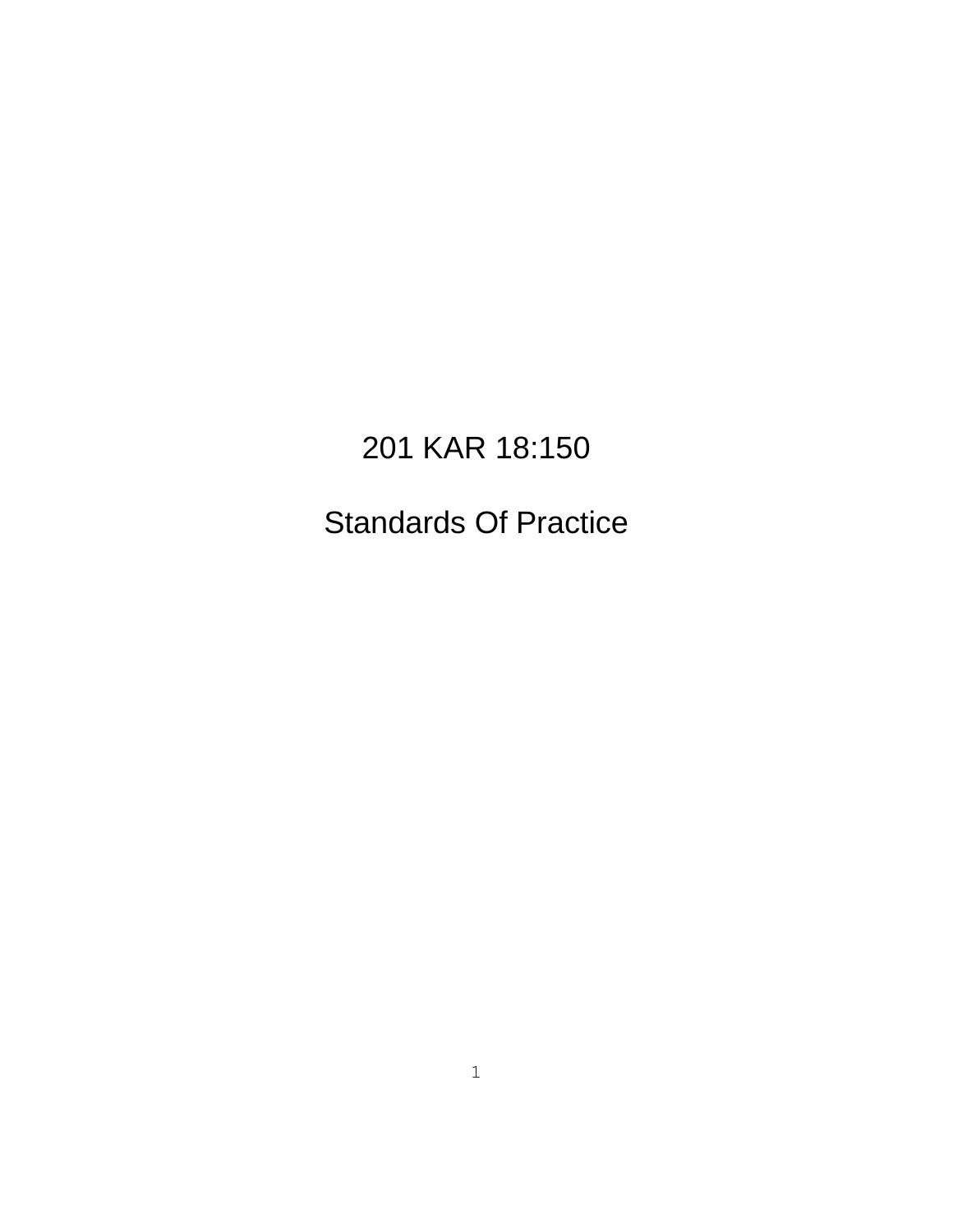#### **201 KAR 18:150. Standards of practice.**

RELATES TO: KRS 322.290(1)(a), (2)(f)

STATUTORY AUTHORITY: KRS 322.290(2)(f)

 NECESSITY, FUNCTION, AND CONFORMITY: KRS 322.290(1)(a) authorizes the board to administer KRS Chapter 322. KRS 322.290(2)(f) requires the board to establish standards of practice. This administrative regulation establishes standards of practice for professional land surveyors in Kentucky.

#### **Section 1. Definitions**.

**(1)** "Boundary" means the perimeter of a parcel or tract of land.

- **(2)** "Boundary survey" means a survey to:
	- **(a)** Determine either the entire perimeter of a parcel or tract of land, or a portion of the perimeter of a parcel or tract of land;
	- **(b)** Establish or reestablish a parcel or tract of land's corner or monument; or
	- **(c)** Divide or consolidate the parcels or tracts of land surveyed.

**(3)** "Completion Date of Survey" means the last date when all the monuments were either found or set for the plat of survey area.

**(4)** "Corner" means a point that designates a change in the direction of the boundary.

**(5)** "Field work" means that work performed by a land surveyor on the ground in connection with the parcel or tract being surveyed.

**(6)** "GIS" means Geographic Information System and is any system that captures, stores, analyzes, manages, and presents data that are linked to a land location and is the merging of cartography and database technology.

**(7)** "GNSS" means Global Navigation Satellite Systems. The standard generic term for satellite navigation systems that provide autonomous geo-spatial positioning with global coverage.

**(8)** "GPS" means the United States NAVSTAR Global Positioning System, a spacebased global navigation satellite system that when used in conjunction with suitable GPS receivers and processing software, provides reliable location information to the level of precision specified in this administrative regulation, in all weather and at all times and anywhere on the earth where there is an unobstructed line of sight to four (4) or more GPS satellites.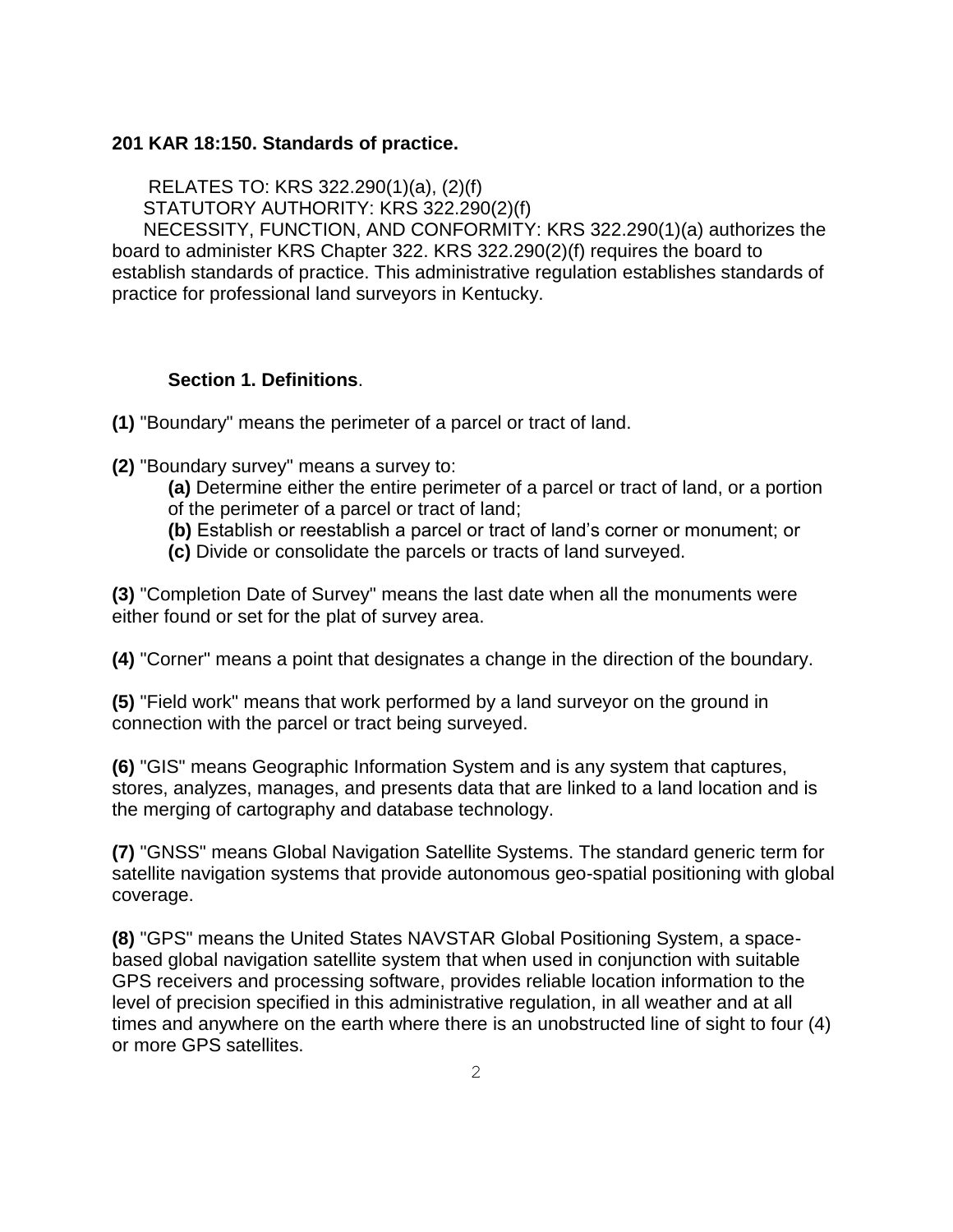**(9)** "Meander point" means a survey point or station marking a change in direction along a linear feature such as a watercourse, ridge, road, or cliff.

**(10)** "Monument" means an artificial*,* manmade or natural object that is used as, or presumed to occupy, any of the following locations:

- **(a)** A property corner;
- **(b)** A point on the boundary; or
- **(c)** A reference point.

**(11)** "Plat" means any representational drawing created by a land surveyor reflecting work falling within the definition of land surveying.

**(12)** "Plat of survey" means a finished drawing of a completed survey of a parcel or tract of land, used to depict the final results of a boundary survey, drawn on a dimensionally stable media suitable for reproduction of copies.

**(13)** "Point on Line" means a point on a boundary line other than a corner.

**(14)** "Reference monument" means a monument:

**(a)** That does not occupy the same defined position as a property corner; and (**b)** Whose relationship to the corner of the property is established by bearing and distance to the actual corner.

**(15)** "Relative Positional Accuracy" means the value expressed in feet that represents the uncertainty due to random errors in measurements in the location of any point on a survey relative to any other point on the same survey at the 95 percent confidence level.

**(16)** "Retracement survey" means a boundary survey of an existing parcel or tract of land.

#### **Section 2. Application.**

**(1)** Boundary surveys. The standards of practice established in Sections 1 through 12 of this administrative regulation:

**(a)** Shall apply to the work product related to:

**1.** Boundary surveys used for the purpose of creating, depicting, or locating interests in land;

- **2.** Partial surveys;
- **3.** Boundary surveys of leases; and
- **4.** Deed descriptions written by professional surveyors;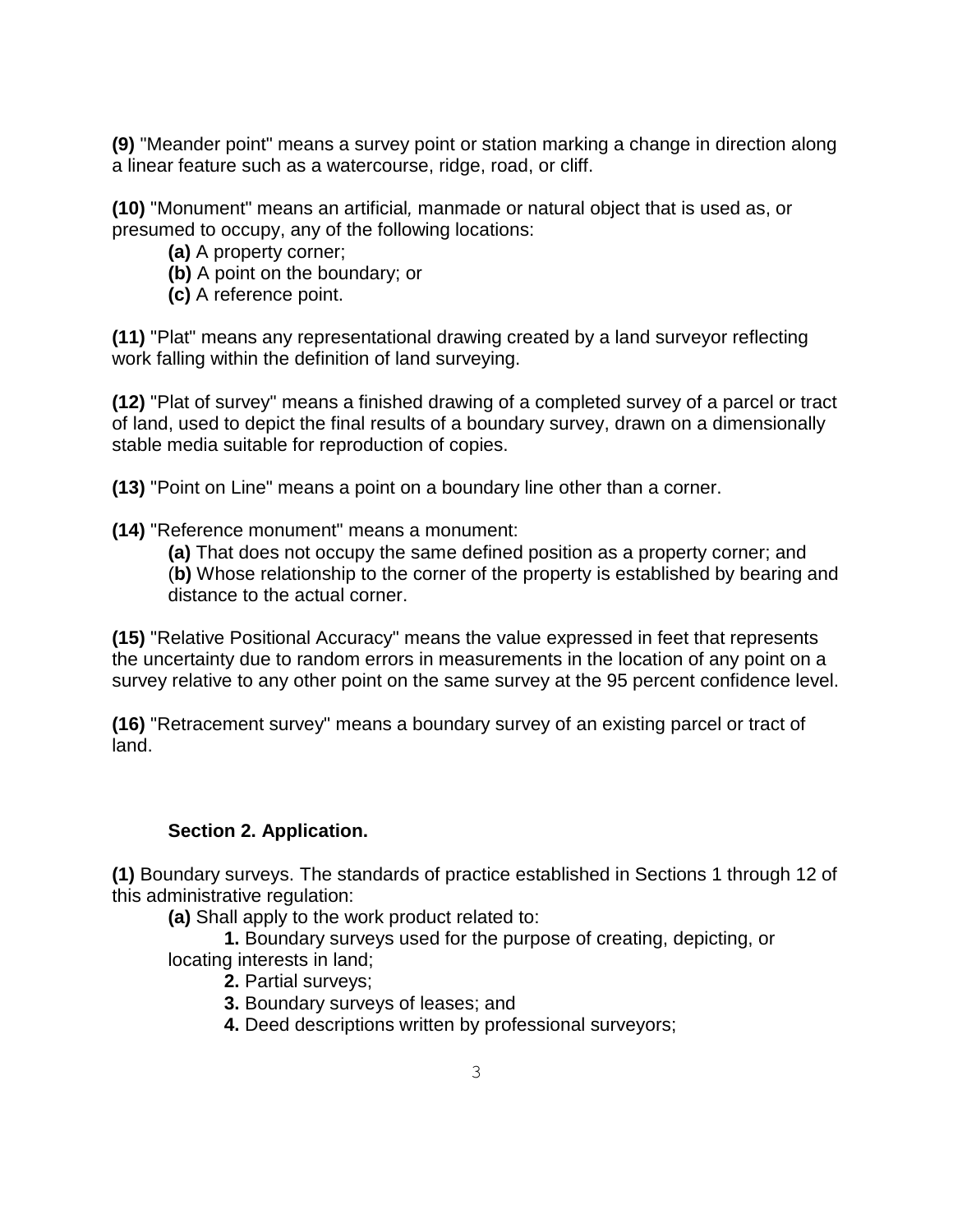**(b)** Shall be the minimum standards of practice for a professional land surveyor; and

 **(c)** Shall not limit the establishment of more stringent standards of practice for a professional land surveyor by:

- **1.** An agency;
- **2.** An owner;
- **3.** A contract; or
- **4.** The professional land surveyor.

 **(d)** Shall not apply to surveys to determine or define political areas including historical, school, fire, voting, utility or magisterial districts, municipal or county limits, or governmental permit limits.

**(2)** Land surveying work other than boundary surveys. The standards of practice established in Sections 1, 2, 3, and 13 of this administrative regulation:

 **(a)** Shall apply to the work of the professional land surveyor falling within the definition of land surveying, but not falling within the definition of a boundary survey;

 **(b)** Shall be the minimum standards of practice for a professional land surveyor for that work; and

 **(c)** Shall not limit the establishment of more stringent standards of practice for a professional land surveyor by:

- **1.** An agency;
- **2.** An owner;
- **3.** A contract; or
- **4.** The professional land surveyor.

#### **Section 3. Compliance.**

**(1)** Failure to comply with this administrative regulation shall constitute misconduct, gross negligence, incompetence, or a combination of these violations in the practice of professional land surveying.

**(2)** A professional land surveyor shall not represent that:

- **(a)** A boundary survey determines land ownership; or
- **(b)** A boundary survey provides more than evidence of rights in land; or
- **(c)** Land ownership can be established by any survey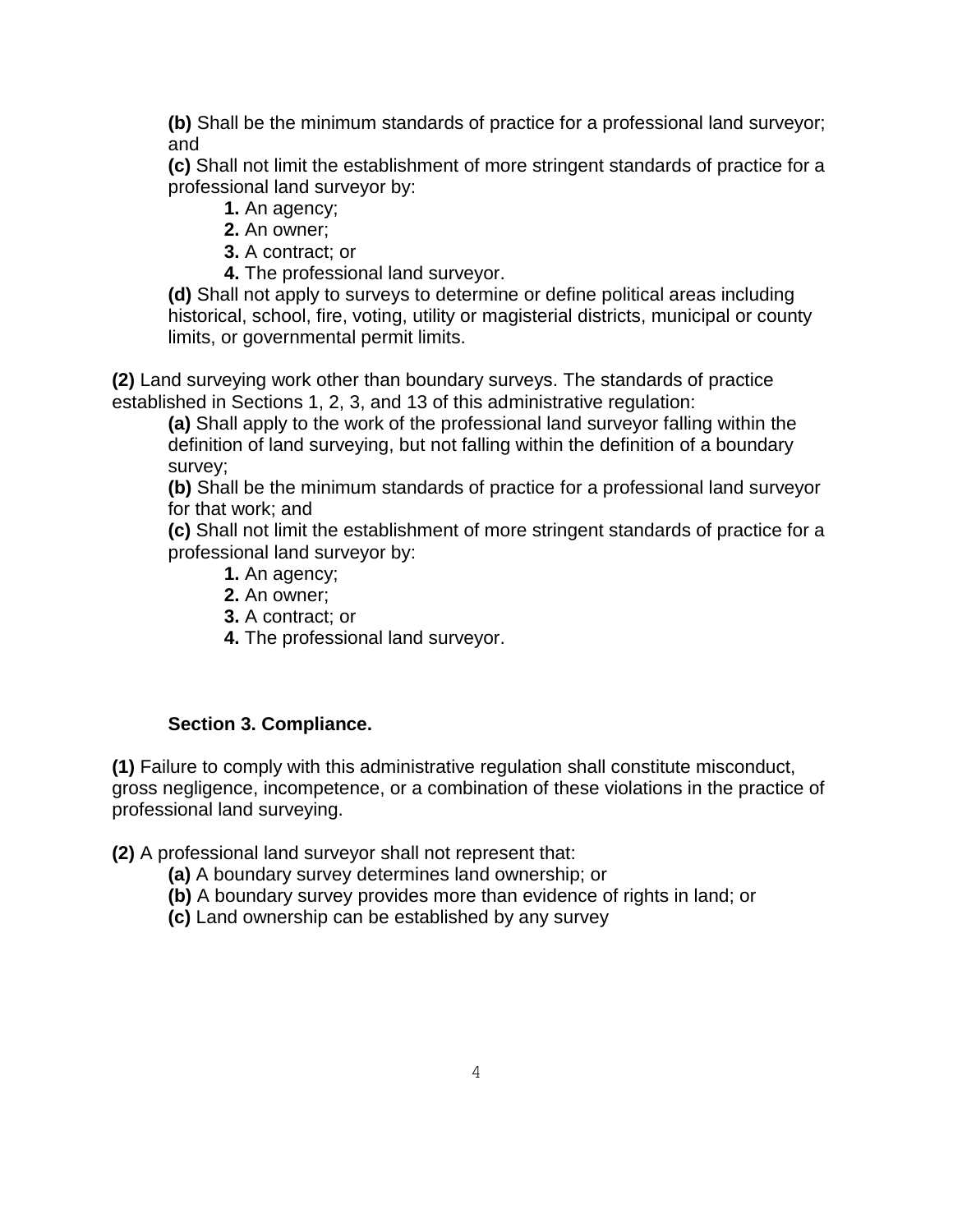#### **Section 4. Actual Boundary Survey**.

**(1)** The marks and monuments on the ground as found and verified, or as set by a professional land surveyor shall constitute the actual boundary survey.

**(2)** Any plat of survey shall accurately represent the actual boundary survey.

**(3)** Record research and field work required by the provisions of this administrative regulation:

**(a)** Shall be used by a professional land surveyor to determine the location of the boundary of the property to be surveyed; and

**(b)** Shall not be used by a professional land surveyor to determine title.

#### **Section 5. Record Research.**

In performing a boundary survey, a professional land surveyor shall conduct research to obtain and evaluate the following:

**(1)** The present and relevant historical record descriptions of:

- **(a)** Each parcel to be surveyed; and
- **(b)** Each adjoining parcel;

**(2)**The description of the physical monument that represents each property corner;

**(3)** All other relevant documents of record including deeds and prior plats and surveys;

**(4)** All other relevant public agency records including tax maps, GIS maps, and topographic maps; and

**(5)** Any other available data or documents pertinent to the boundary survey.

#### **Section 6. Field Work.**

A professional land surveyor shall thoroughly:

**(1)** Search for the physical monuments that represent each boundary corner;

**(2)** Search for other physical monuments set out in the description of the parcel or tract of land being surveyed;

**(3)** Gather, analyze, and document evidence of occupation and physical evidence;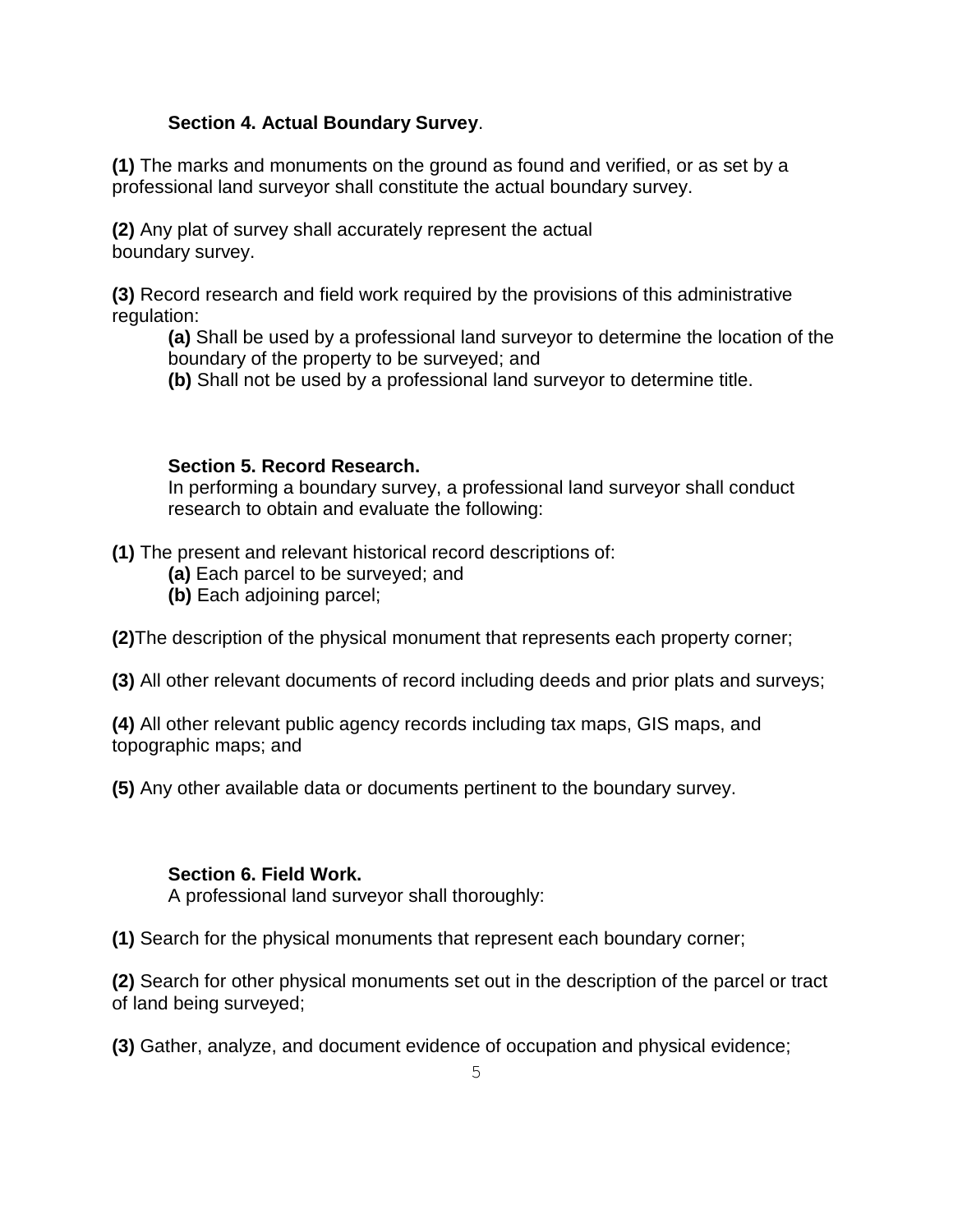**(4)** Gather, analyze, and document relevant parol evidence; and

**(5)** Compare evidence discovered by field work, with that discovered by record research, to determine or reestablish the boundary of the tract or parcel of land being surveyed.

#### **Section 7. Measurement Specifications.**

**(1)** Every measurement made as a part of a boundary survey shall comply with the following:

**(a)** The standards for accuracy and precision established by the provisions of this section; or

**(b)** Standards for accuracy and precision that exceed the standards established by the provisions of this section but are:

**1.** Requested by the client;

**2.** Required by contract;

**3.** Required by the agency or entity to which the plat of survey is to be presented; or

**4.** Deemed desirable or necessary by the land surveyor.

**(2)** A professional land surveyor shall conduct measurements with instruments and equipment that are properly:

**(a)** Adjusted;

**(b)** Maintained; and

**(c)** Calibrated to meet the appropriate tolerance required for the classification of survey as specified in subsection (5) of this section.

**(3)** A boundary survey shall be conducted utilizing a method of measurement that achieves the appropriate minimum tolerance specified in subsection (5) of this section.

**(4)** A boundary survey for platting or describing a parcel or tract of land shall be classified as "Urban" or "Rural".

**(a)** An Urban survey shall:

**1.** Consist of urban or suburban land; and

**2.** Include a parcel or tract of land lying within, or adjacent to:

**a.** A city or town limit;

**b.** A commercial business area;

**c.** An industrial area; or

**d.** A residential area that is outside a city or town limit and contains subdivided lots smaller than five (5.0) acres.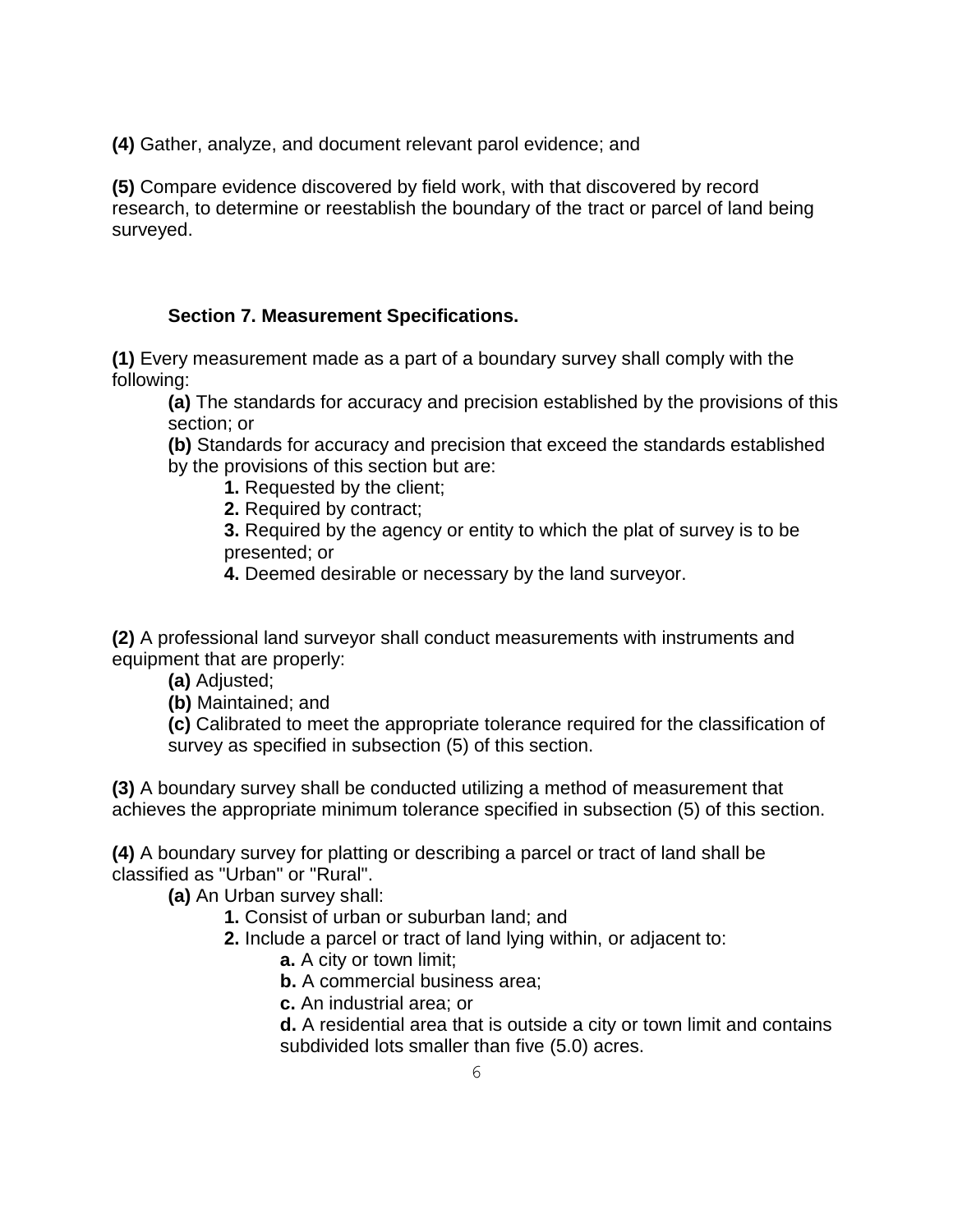**(b)** A Rural survey shall apply to all land not classified as "Urban".

|                  | Urban       | Rural       | <b>Remarks</b>   |
|------------------|-------------|-------------|------------------|
| Unadjusted       | 1:10,000    | 1:5,000     | Loop or Between  |
| Closure          |             |             | Control          |
| (Minimum)        |             |             | <b>Monuments</b> |
| Angular          | 15" N       | 30" N       | $N =$ Number of  |
| Closure          |             |             | Angles in        |
| (Maximum)        |             |             | <b>Traverse</b>  |
| Accuracy         | $+/-$       | $+/-$       | 100PPM=1:10,000  |
| оf               | $0.05'+100$ | $0.10'+200$ |                  |
| <b>Distances</b> | <b>PPM</b>  | <b>PPM</b>  |                  |
| Relative         | $+/-$       | $+/-$       |                  |
| Positional       | $0.05'+100$ | $0.10'+200$ |                  |
| Accuracy         | <b>PPM</b>  | <b>PPM</b>  |                  |

**(5)** Table of Specifications by Class: Classification of Surveys.

#### **Section 8. Global Positioning Systems.**

**(1)** It shall be acceptable practice to incorporate the use of survey grade GPS equipment into any boundary survey. The accuracy and precision of all measurements made with that equipment shall, at a minimum, meet all other accuracy and precision standards required otherwise by law or rules under Section 7(5) of this administrative regulation. If using GPS equipment in the course of a boundary survey, the professional land surveyor shall state on the face of the plat of survey, the following:

**(a)** A note stating what portion (or all) of the boundary survey was performed using GPS equipment;

**(b)** The type of GPS equipment used, including manufacturer and model number, and whether single or dual frequency receivers were used;

**(c)** The type of GPS survey that was performed, including static, real time kinematic ("RTK"), network adjusted real time kinematic, etc.;

**(d)** A note that discloses the precision of the GPS work done, either in relative positional accuracy, or vector closure.

**(e)** A statement identifying the horizontal datum, the vertical datum, and the Geoid model used; and

**(2)** The professional land surveyor shall at a minimum retain adequate documentation, in either paper or electronic format, of raw field data, adjustment calculations and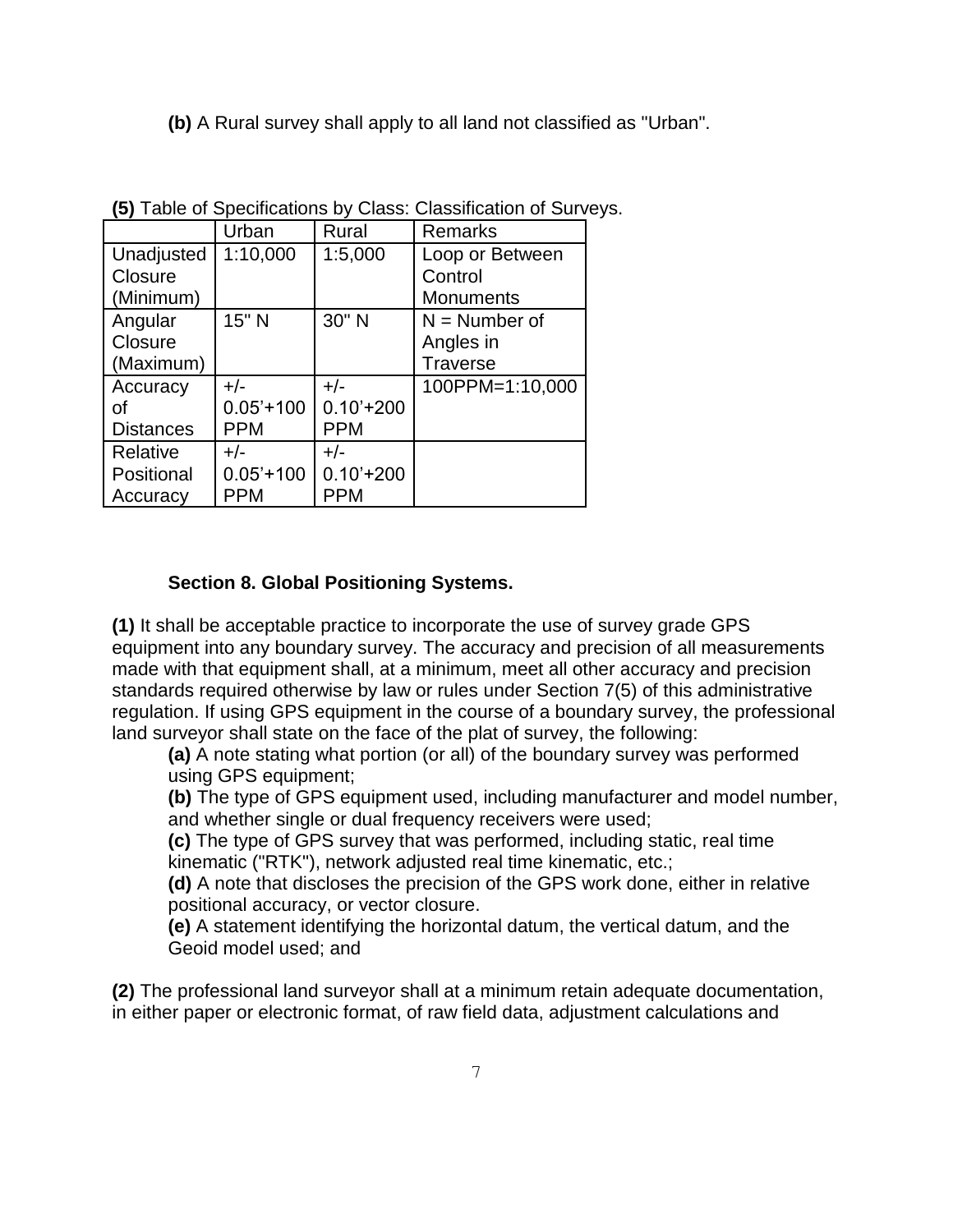closure, or relative positional accuracy calculations or computations necessary to support the accuracy and precision of the work product.

#### **Section 9. Monumentation.**

**(1)** Monumentation standards established in this section shall apply to all boundary surveys:

**(2)** Unless an adequate monument already exists at each boundary corner, a professional land surveyor shall set a monument or a reference monument at each corner of the boundary as provided in this section.

**(3)** A monument or reference monument set by a professional land surveyor shall conform to the following categories and shall meet the following criteria:

**(a)** "Typical and Preferred" an iron rod, iron pipe, or iron pin that is:

**1.** Not less than one-half (1/2) inch in diameter and eighteen (18) inches in length:

**2.** Equivalent to, or greater than, schedule-forty (40) weight if pipe is utilized; and

**3.** Identified with a cap bearing the license number of the professional land surveyor under whose direct supervision the survey was performed, and which cap does not display any other license number.

**(b)** "Non-typical" to be used only when it is not practical to set the monuments described in subsection (a) of this subsection, and that:

**1.** Preferably contains a ferrous material or is otherwise capable of being located with a magnetic locator, and may include P. K. or mag nails at least one 1 1/2 and one-half inches in length; and

**2.** Is identified with the license number of the professional land surveyor under whose direct supervision the survey was performed, and does not display any other license number.

**(c)** "Alternate" to be used only when it is not practical to set the monuments described in subsections (a) and (b) of this subsection and may include railroad spikes, mine spikes, cross-cuts, chisel cuts, drill holes and curb notches, and shall be referenced to a durable, physical feature.

**(4)** A boundary corner shall be identified by a reference monument if it is impractical to set a monument at the corner for either of the following reasons:

**(a)** The corner is likely to be disturbed; or

**(b)** The corner is inaccessible.

**(5)** A reference monument shall be set on the boundary line, if practicable, to perpetuate the location of each corner.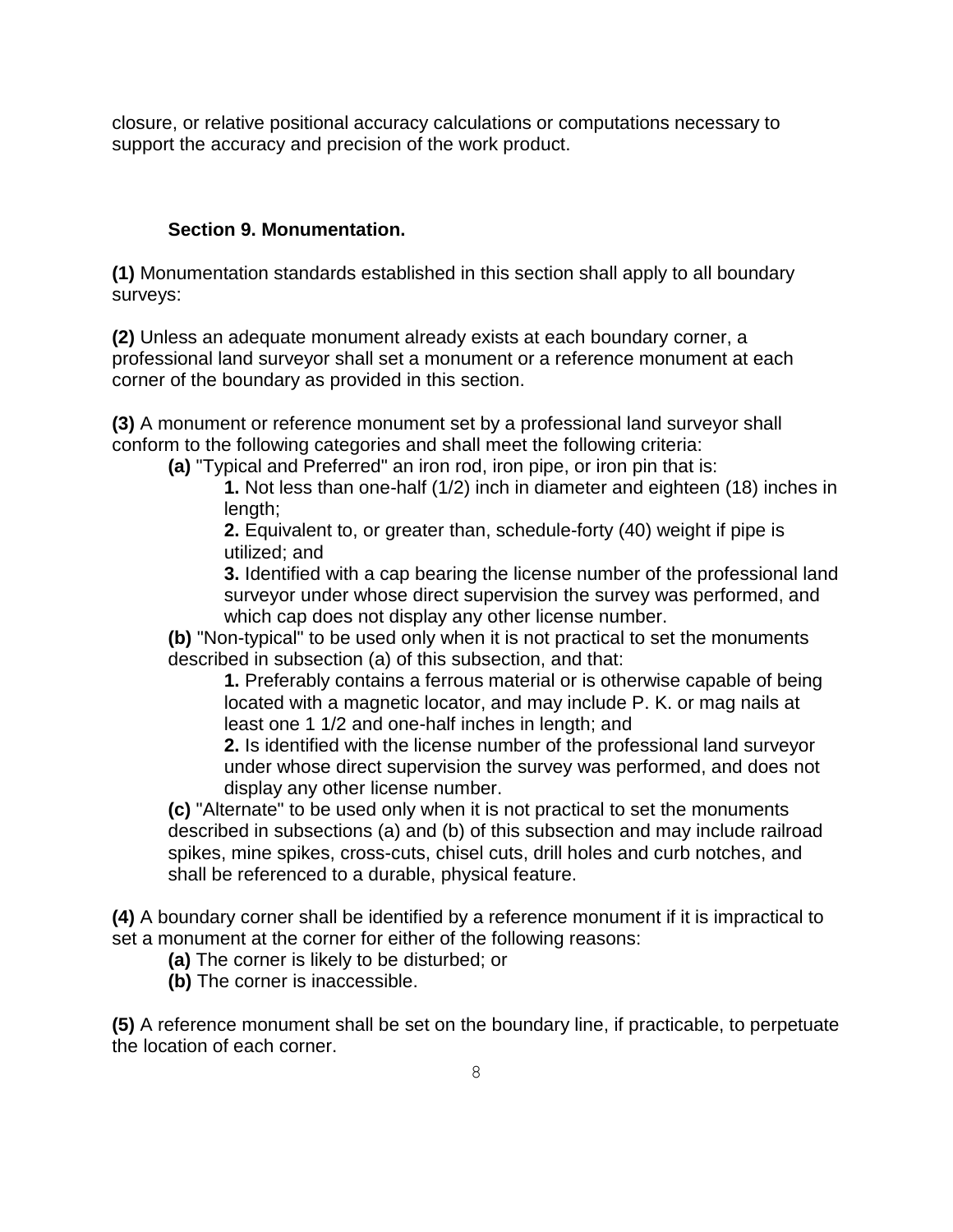**(6)** A professional land surveyor shall set each monument in a manner to avoid or minimize the likelihood of its destruction.

**(7)** A professional land surveyor may use a tree as a monument under the following conditions:

**(a)** A tree may be established as a corner monument only on a Rural boundary survey. Each tree utilized as a monument shall be marked in a conspicuous manner that is both physical and permanent and will not otherwise be harmful to the tree.

**(b)** A tree that a professional land surveyor establishes as a corner monument shall meet the following criteria:

**1.** Be at least ten (10) inches in diameter at breast height;

**2.** Be in sound condition;

**3.** Be marked in a conspicuous manner that is both physical and permanent; and

**4.** Be clearly described by size, species, and method of marking, on the plat and in the written description.

**(c)** Trees shall not constitute more than fifty (50) percent of the established monuments for a rural boundary survey.

**(d)** For an urban retracement survey in which a tree is found to be the monument of record, the tree shall be reference-monumented.

**(8)** A corner monument that a professional land surveyor has determined is not of sound condition, fails to meet the standards established in this administrative regulation, or is inadequate under the definition of monument within this administrative regulation, shall be reference-monumented to perpetuate the corner location. All existing record monuments discovered during the performance of the survey shall be preserved and shall not be altered or destroyed.

**(9) (a)** Linear monuments may consist of a watercourse, ridge, road, or cliff, and:

**(b) 1.** The point at which a boundary line intersects a linear monument shall be monumented or reference monumented; and **2.** A physical feature that represents a linear monument shall be monumented or reference monumented at a minimum of every 1,000 feet, and those monuments shall be set in intra-visible pairs not to exceed 1,000 feet in spacing between pairs.

**(10)** All monumentation shall be set prior to the time the plat of survey, or record plat is issued by the surveyor. The signing and sealing of a survey plat is certification by the professional land surveyor that all corners shown on the plat are set on the ground.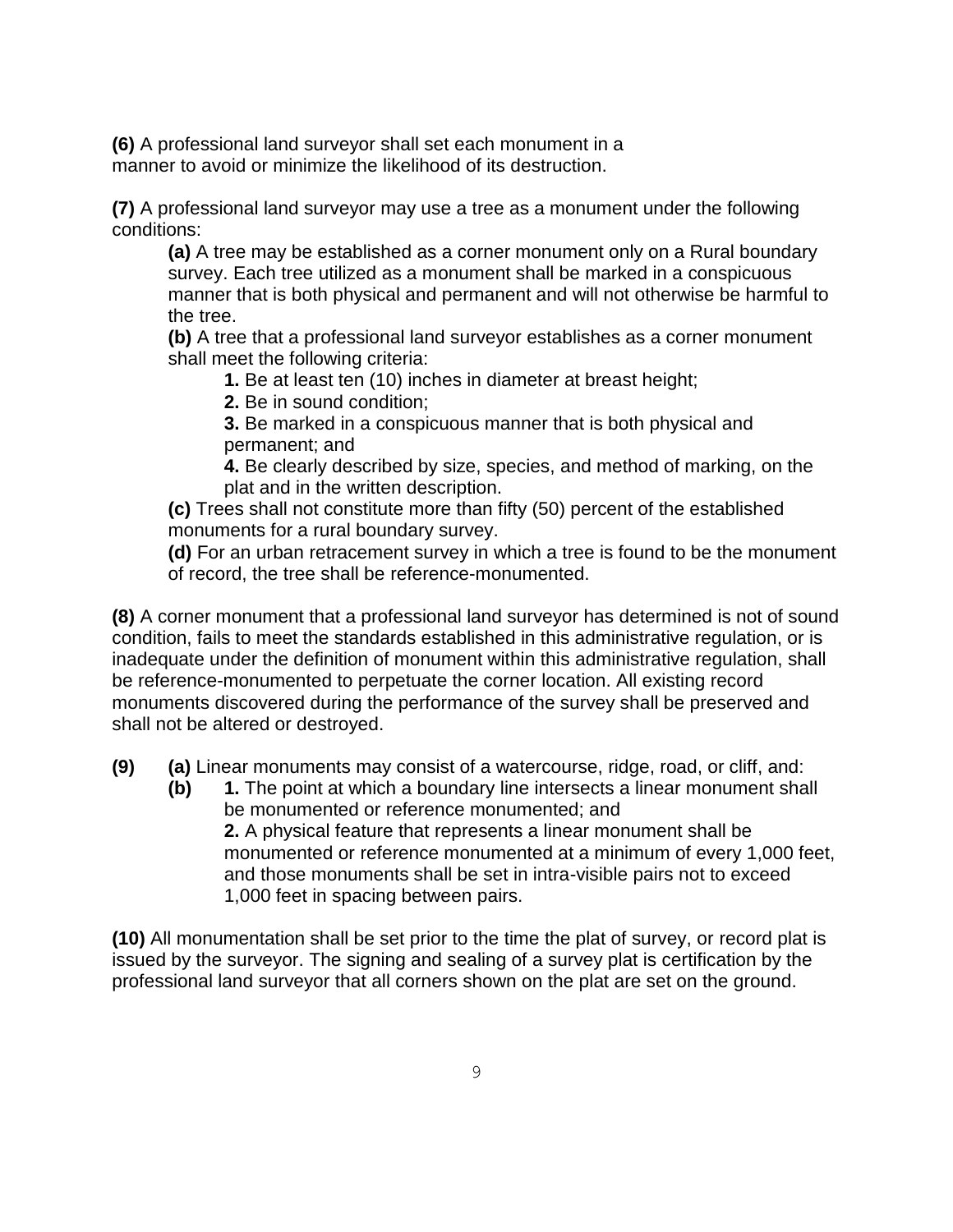#### **Section 10. Documentation of Boundary Surveys.**

**(1)** A plat of survey shall be required to be given to the client when the professional land surveyor does any of the following:

**(a)** Surveys a new boundary line;

**(b)** Retraces the boundary lines of a previously established boundary; or

**(c)** Determines that the current physical description or plat does not accurately depict the actual conditions found during the course of performing the survey.

**(2)** A professional land surveyor shall retain as permanent records the original plat of survey prepared by the land surveyor, or a copy thereof, and a copy of any new physical description that was prepared from the survey.

**(3)** A professional land surveyor shall retain as permanent records the following items used to perform a boundary survey:

**(a)** Research documents including notations stating the source of each;

- **(b)** Field and office notes;
- **(c)** Electronic and magnetically stored field data;
- **(d)** Documents of calculation stating the:

**1.** Relative positional accuracy or closure as required by Section 7 of this administrative regulation;

- **2.** Adjustment method;
- **3.** Bearing reference datum; and
- **4.** Determination of corners;

**(e)** Plat of survey and written description, if any, of the surveyed parcel or tract of land;

**(f)** All other pertinent information necessary to reproduce the boundary survey; and

**(g)** All other pertinent information supporting the location of the boundary lines and corners of the boundary survey.

**(4)** Written description. A written description prepared by a professional land surveyor shall be complete, shall accurately describe the actual boundary survey and, contain the following information:

**(a)** The general location of the land that was surveyed;

**(b)** The specific location of the land in reference to a major physical feature or recognized control network;

**(c)** The reference of at least one (1) boundary corner to a corner of the parent tract;

**(d)** The direction and length of each line, as follows:

**1.** Each bearing represented in degrees, minutes and seconds with each distance represented to the hundredths of a foot;

**2.** Any geometrically-curved line identified with a beginning point, terminus point, and sufficient curve data to define the curve; and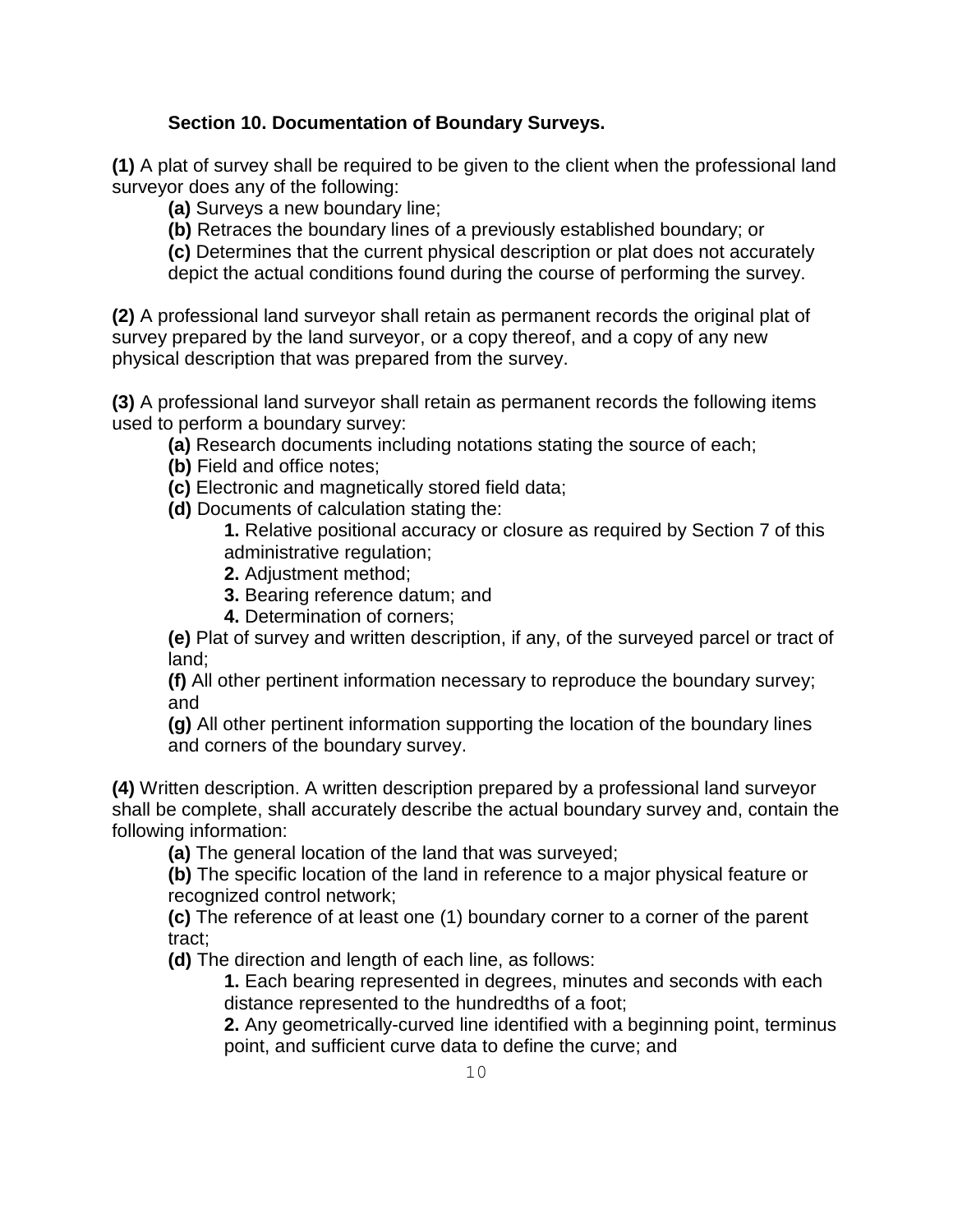**3.** A description of each prominent terrain feature, if any, that the boundary follows;

**(e)** A notation as to whether each monument was found or set;

**(f)** The identification of each tree utilized as a new corner monument, including breast height diameter, species of tree, method of marking, and a notation whether the tree is a record monument or a newly established monument; **(g)** A complete description of each "set" monument, to include, if appropriate, the monument's length, diameter, type of material and the identifying cap or other identifier that was used;

**(h)** A complete description of each "found" monument that complies with the following:

**1.** It is sufficiently accurate and adequate for subsequent identification by another professional land surveyor; and

**2.** To the extent possible, the description shall include the monument's dimensions, type of material and the identification cap or other identifier that was used;

**(i)** A description of the location of any cemetery or grave site that is observable or evident during the performance of the field work, or discovered from the required research;

**(j)** The record source of the land surveyed and the names and record sources of all adjoining property owners;

**(k)** The calculated area of the land surveyed stated to the nearest hundredth of an acre;

**(l)** Name, certification date of the written description, license number and seal of the professional land surveyor under whose direct supervision the survey was performed, and name of the land surveying firm, if any; and

**(m)** Completion date of the boundary survey.

**(5)** Plat of survey. A plat of survey shall be drawn to scale on durable, dimensionallystable media, and clearly contain the following information:

**(a)** Direction and length of each line as follows:

**1.** Each bearing represented in degrees, minutes, and seconds with each distance represented to the hundredths of a foot;

**2.** Any geometrically-curved line identified with a beginning point, terminus point, and sufficient curve data to define the curve; and

**3.** A depiction of each prominent terrain feature, if any, that the boundary follows:

**(b)** The calculated area of the land surveyed, stated to the nearest hundredths of an acre;

**(c)** A notation as to whether each monument was found or set;

**(d)** A complete description of each set monument that marks or references a boundary corner to include, if appropriate, the monument's length, diameter, type of material and the identifying cap or identifier that was used;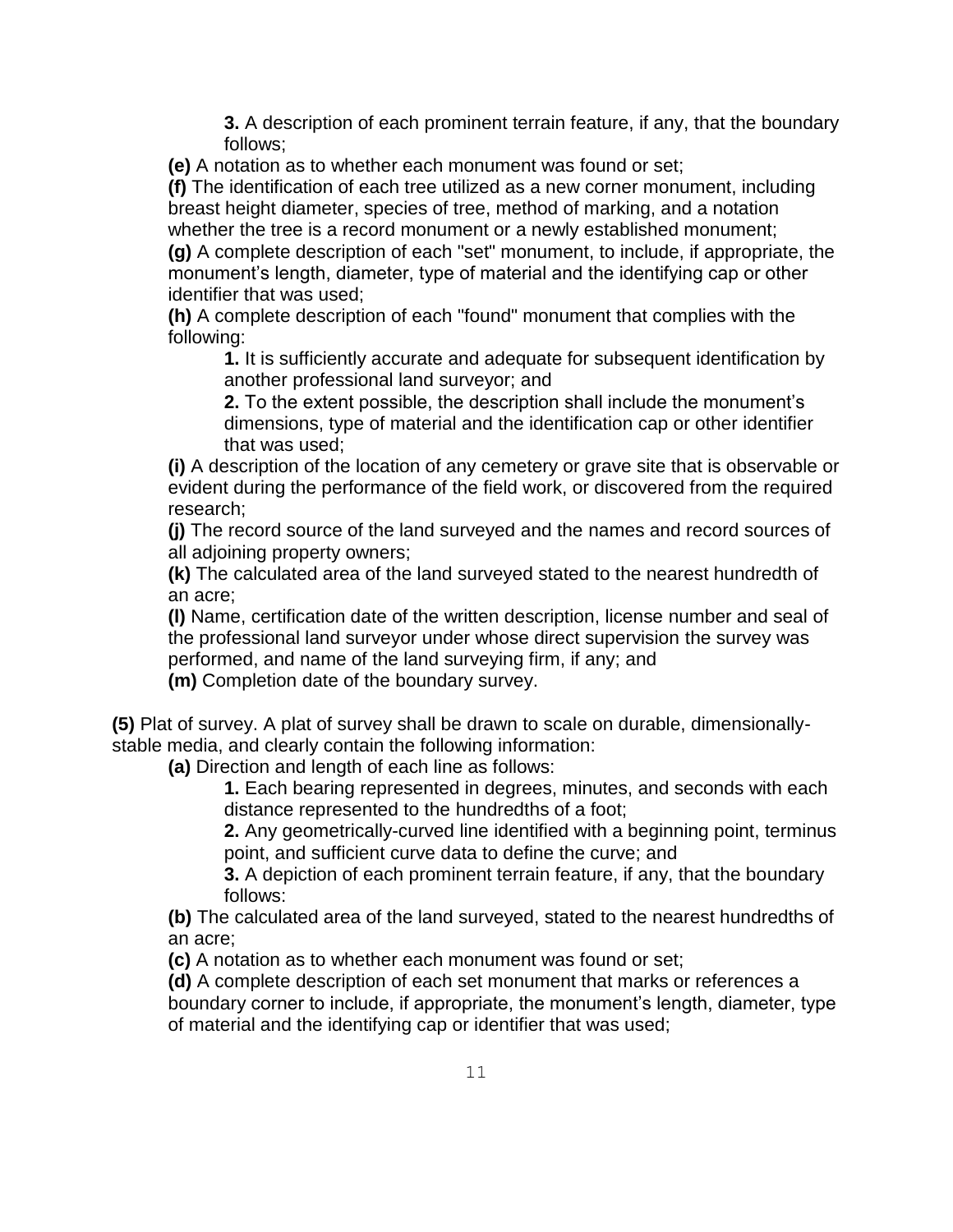**(e)** A complete description of each found monument that complies with the following:

**1.** It is sufficiently accurate and adequate for subsequent identification by another professional land surveyor; and

**2.** To the extent possible, the description shall include the monument's dimensions, type of material and the identifying cap or identifier, or lack thereof;

**(f)** Reference of at least one (1) corner to at least one (1) of the following:

**1.** A corner of the parent tract;

**2.** A durable and recognizable physical object; or

**3.** A properly identified primary control network;

**(g)** The name of each road, along with any record source thereof;

**(h)** The name and record sources of each adjoiner;

**(i)** The name and record sources of each adjoining subdivision;

**(j)** Any apparent encroachment discovered in the course of the survey;

**(k)** The reference meridian and whether its basis is:

**1.** True;

**2.** Grid;

**3.** Record, including the source of the record meridian;

**4.** State plane; or

**5.** Magnetic, including the date and location of the observation;

**(l)** A vicinity map of sufficient detail to locate the parcel or tract of land being surveyed, unless the location of the parcel or tract of land is clearly shown by the plat itself;

**(m)** A statement, as appropriate, of:

**1.** The unadjusted error of closure for the traverse; and

**2.** The relative positional accuracy for a GPS based survey;

**(n)** A statement identifying the classification of the survey as rural or urban;

**(o)** A statement as to whether the directions and distances shown on the plat are based on an adjusted traverse;

**(p)** The location of a cemetery or grave site that is observable or evident during the performance of the field work or discovered from the required research;

**(q)** A dated signature and the seal of the professional land surveyor under whose direct supervision the boundary survey was performed;

**(r)** A written and graphic scale; and

**(s)** A title block containing the following:

**1.** Name and address of the client;

**2.** Name and address of the property owner of record;

**3.** Title of the survey;

**4.** Statement that the plat of survey represents a boundary survey and complies with 201 KAR 18:150; and

**5.** Name and business address of the professional land surveyor who performed the survey and, if applicable, the name and address of the surveying firm; and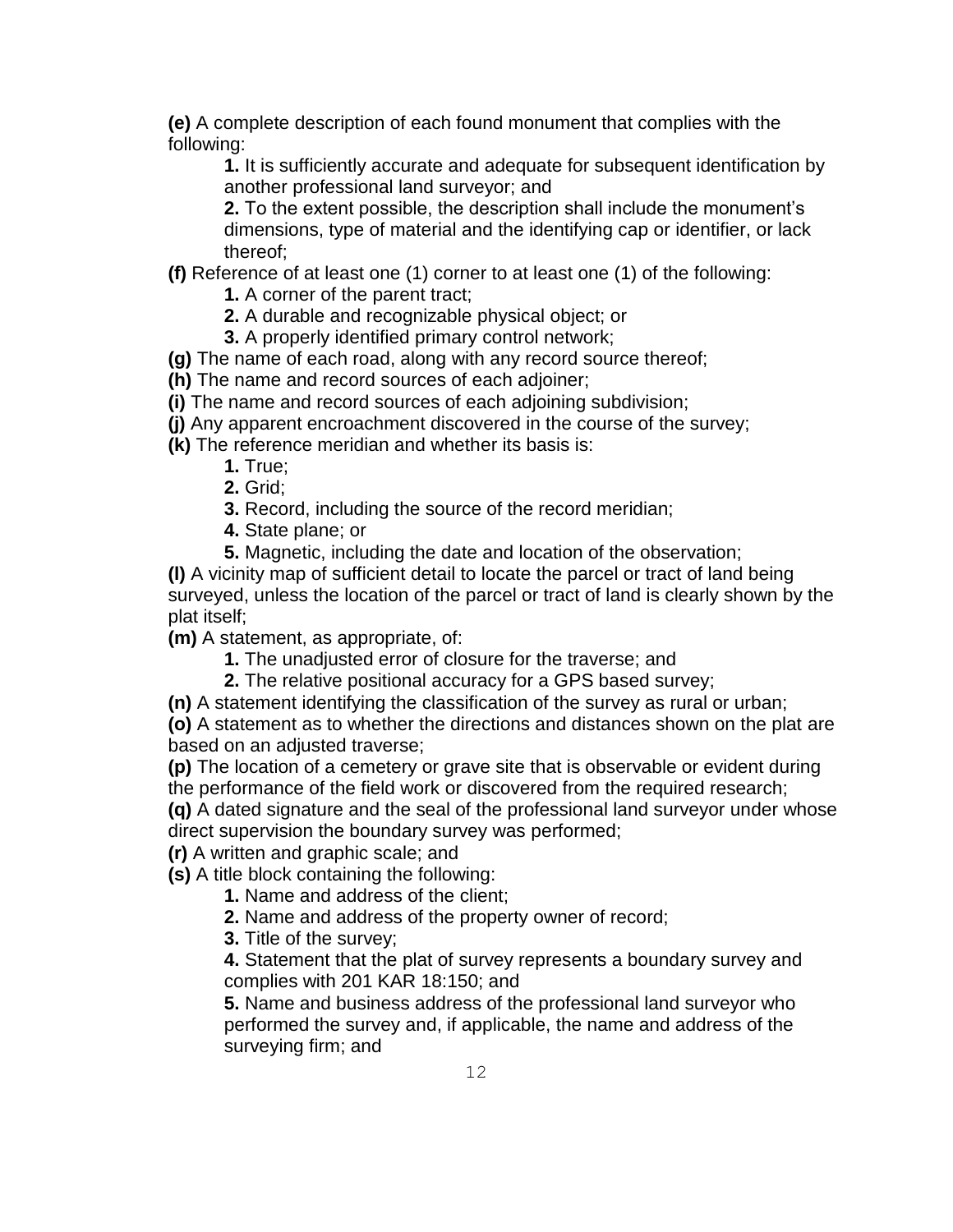**(t)** The following information shall be placed conspicuously on the face of the plat of survey:

**1.** The record source of the tract or parcel of land surveyed; and

## **2.** The location or address of each tract or parcel of land surveyed.

#### **Section 11. Identification of Drawings and Plats.**

**(1)** A plat of survey shall be signed, sealed, and dated by the professional land surveyor under whose direct supervision the survey was performed.

**(2)** Working drawings or unfinished plats of not yet completed boundary surveys shall be prominently marked or stamped in at least sixteen (16) point type or its equivalent, as follows: Preliminary - Not For Recording or Land Transfer.

#### **Section 12. Partial Boundary Surveys.**

**(1)** In performing a boundary survey, a professional land surveyor shall not be required to survey the parent tract in its entirety in order to create a smaller tract for conveyance if the following conditions are met:

**(a)** Adequate evidence exists that conforms to the deeds of record;

**(b)** Sufficient monumentation exists that is verifiable to establish the lines common to the boundary of the parent tract; and

**(c)** There is sufficient evidence and monumentation to establish the lines common to the adjoining tracts without adversely affecting the property interests of any adjoining owners.

**(2)** In performing a boundary survey, a professional land surveyor is not required to survey the entire boundary of a tract of land in order to mark a boundary line or replace a boundary corner when the following conditions are met:

**(a)** Sufficient evidence is found and verified to establish the record location of that portion of the boundary being surveyed; and

**(b)** The marked boundary line or reestablished boundary corner does not adversely affect the property interests of any adjoining owners.

**(3)** A plat of survey for that part of the boundary surveyed pursuant to this section of this administrative regulation, shall be required to comply with this administrative regulation for the part of the boundary that was surveyed, and shall graphically delineate and designate that portion of the boundary covered by the survey.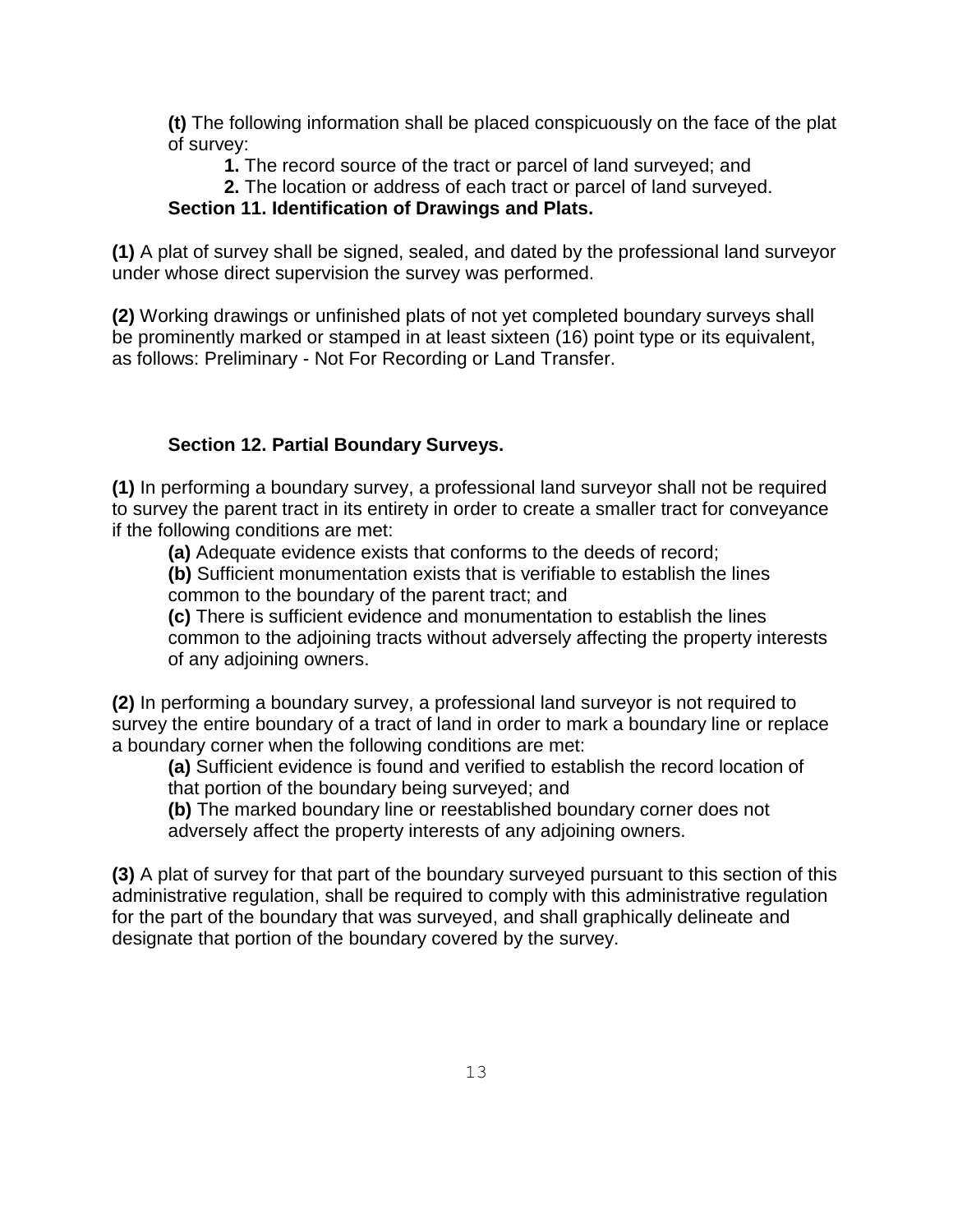#### **Section 13. Plats, Drawings, and Graphic Representations of Non-Boundary Survey Work Mandatory Disclosures.**

**(1)** Plats, drawings, and graphic representations created by a professional land surveyor, not representing either a plat of survey, or a preliminary plat, drawing, or graphic representation of a boundary survey, shall meet the following criteria:

**(a)** Be clearly marked as to their intended use; and

**(b)** State affirmatively in a title block in at least twelve (12) point type or its equivalent, that the work does not represent a boundary survey and is not intended for land transfer; and

**(c)** May be signed and sealed by the professional land surveyor under whose direct supervision the work represented by the plat, drawing, or graphic representation was performed or the document was prepared.

**(2)** A professional land surveyor shall state in a note or notes, on the face of any plat, drawing or graphical representation of any work product falling within the definition of land surveying but not constituting either a plat of survey, or a preliminary plat, drawing or graphic representation of a boundary survey, the following mandatory informational disclosures for the work product:

**(a)** For whom and by whom the work product was created;

**(b)** The purpose of the work product;

**(c)** The method employed to create the work product and its underlying values and specifications;

**(d)** The location of the parcel or tract of land with which the work product is concerned;

**(e)** The date or dates that the work was performed;

**(f)** The date of any certification of the work product by the licensee;

**(g)** The mathematical scale employed in any graphic representation of the work performed; and

**(h)** The degree of accuracy or level of quality of the work product expressed in terms of mathematical precision.

B. DAVID COX, Executive Director

APPROVED BY AGENCY: August 9, 2010

FILED WITH LRC: August 10, 2010 at noon

 CONTACT PERSON: Jonathan Buckley, General Counsel, Kentucky State Board of Licensure for Professional Engineers and Land Surveyors, 160 Democrat Drive, Frankfort, Kentucky 40601, phone (502) 573-2680, fax (502) 573-6687. (12 Ky.R. 291; eff. 9-10-85; Am. 16 Ky.R. 592; 1157; eff. 12-6-89; 24 Ky.R. 1540; 1866; 2062; eff. 3-12- 98; 37 Ky.R. Am. 768; Am. 1178; eff. 12-3-2010.)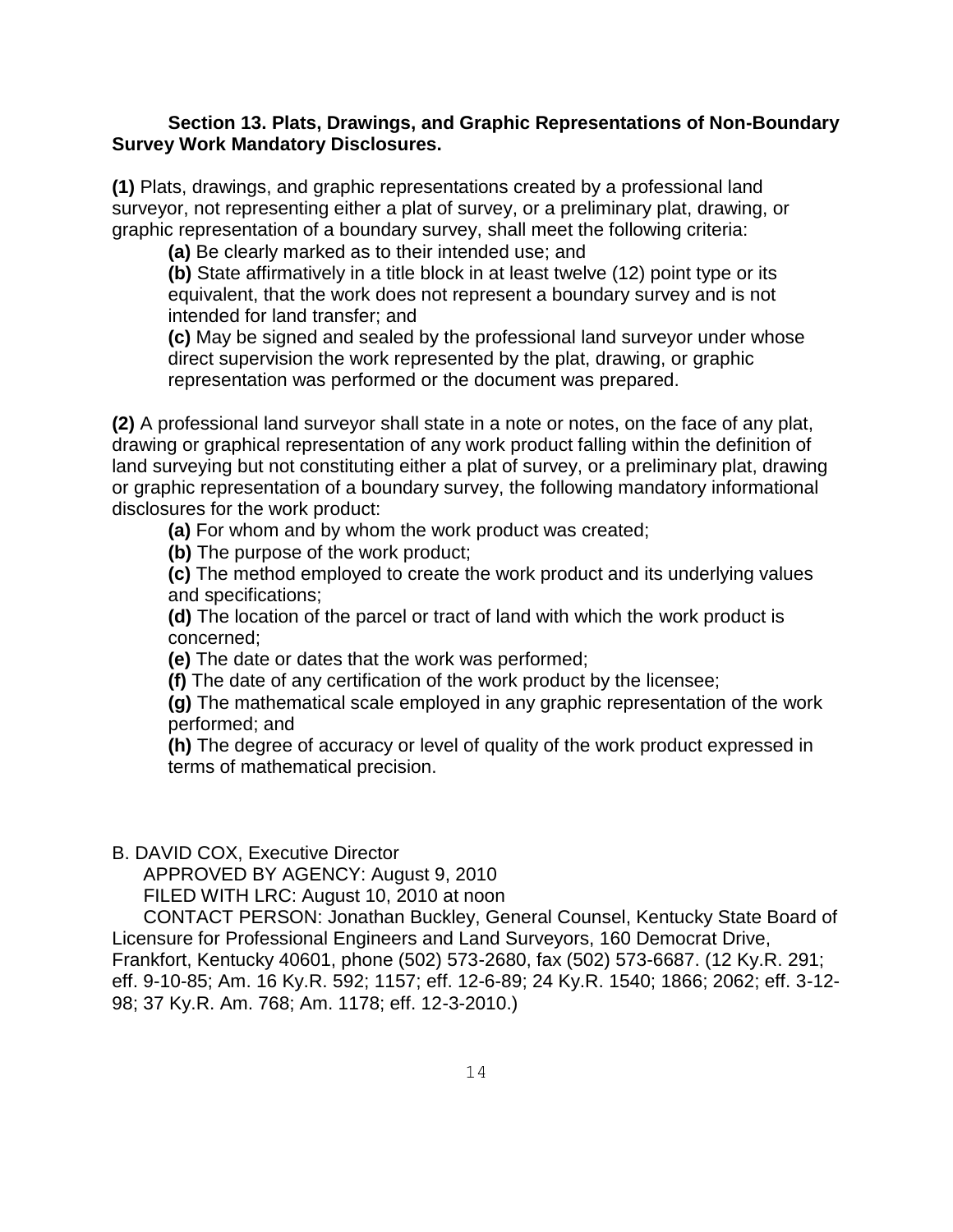## 201 KAR 18:200

## Minimum Standards Of Practice For Mortgage Inspections In Kentucky

Note: Sections 1, 2, 3, and 13 of 201 KAR 18:150, Standards of Practice, also apply to Mortgage Inspections in Kentucky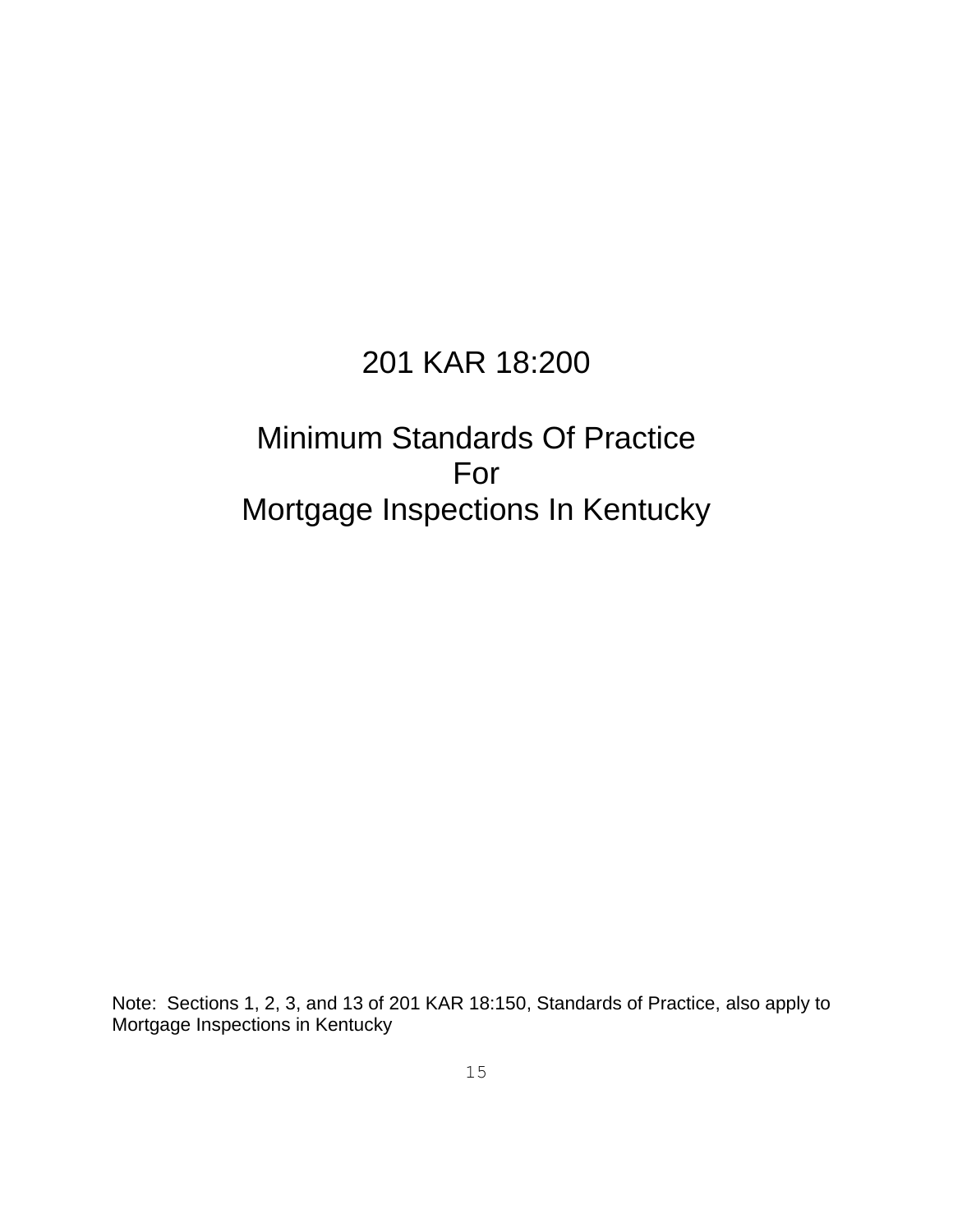#### **201 KAR 18:200. Minimum standards of practice for mortgage inspections in Kentucky.**

RELATES TO: KRS Chapter 322

STATUTORY AUTHORITY: KRS 322.290(2)(f)

 NECESSITY, FUNCTION, AND CONFORMITY: KRS 322.290 requires the Board of Licensure for Professional Engineers and Land Surveyors to adopt appropriate standards of practice. This proposed administrative regulation will establish minimum standards of practice for mortgage inspections in Kentucky.

#### **Section 1.**

**(1)** A professional land surveyor shall meet the minimum standards established in this administrative regulation.

**(2)** He shall demonstrate a thorough knowledge of the property that is the subject of a mortgage inspection by:

**(a)** Conducting adequate research which at a minimum would be to obtain the subject deed and the adjoining deeds; and

**(b)** Obtaining and retaining sufficient recorded documentation.

#### **Section 2. Work Order Required.**

**(1)** Prior to conducting a mortgage inspection, a professional land surveyor shall obtain a work order:

**(a)** Stating that the borrower or purchaser has been advised of the:

- **1.** Types of services available; and
- **2.** Scope of each type of service; and
- **(b)** That has been signed by the borrower or purchaser.

**(2)** If the work order requires a flood plain certification, statements regarding the flood plain shall contain the source or basis of the statements by reference to:

- **(a)** Flood plain maps, by map identification number and date; and
- **(b)** Any levels run by the surveyor to verify the elevation of the property.

#### **(3)** A work order shall include the following, the:

- **(a)** Name of the borrower;
- **(b)** Date the work was ordered;
- **(c)** Name of the person ordering the work;
- **(d)** Address or location of the parcel;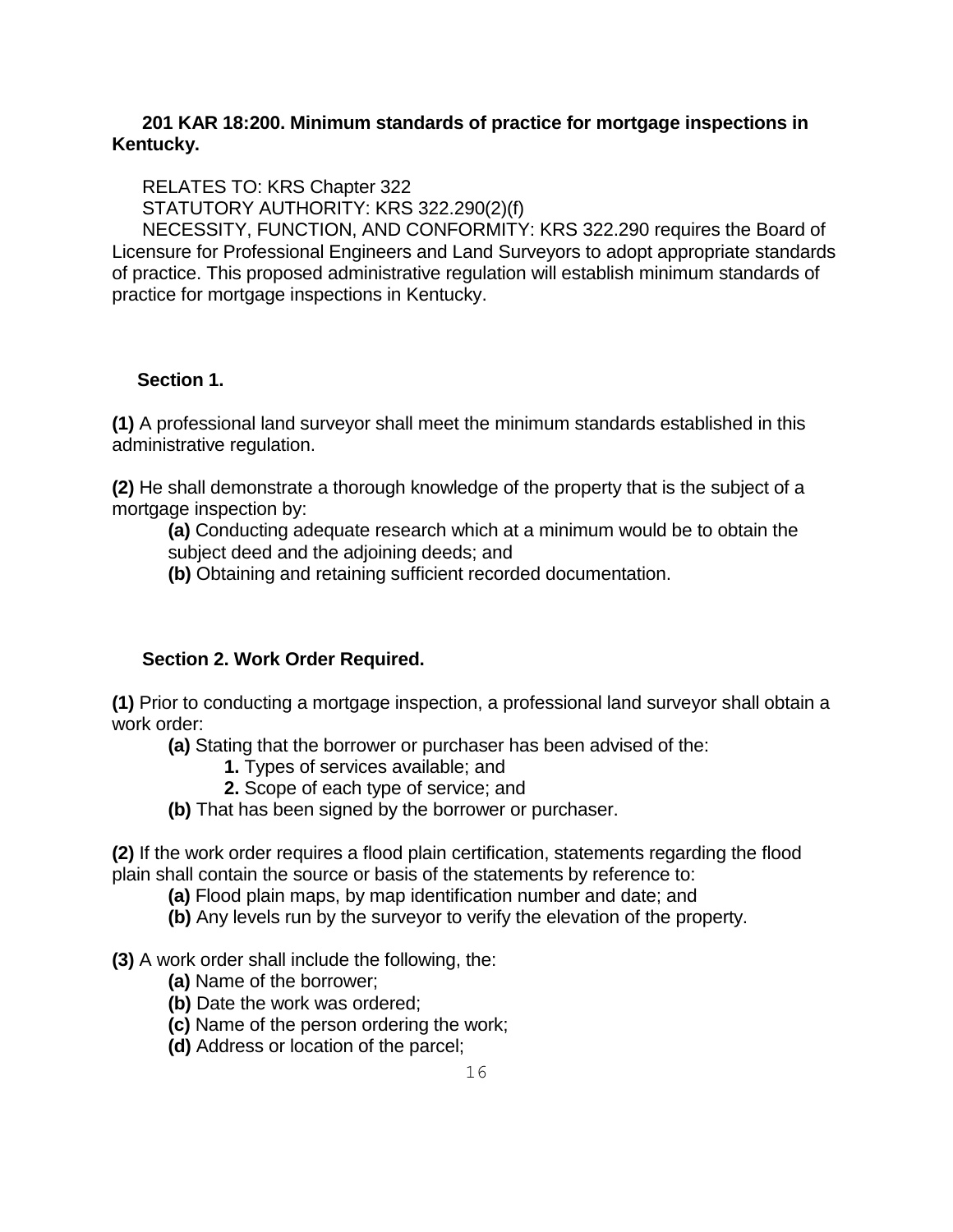- **(e)** Record source of the parcel;
- **(f)** Anticipated closing date;
- **(g)** Required delivery date; and
- **(h)** Statements in subsection (4) of this section.
- **(4)** The work order shall include the following statements:

**(a)** Mortgage inspection. The sole purpose of this inspection is to obtain mortgage title insurance. This is the minimum service that your lender requires for closing your loan. It is a location of improvements and cursory check for violations or encroachments onto or from the subject property based on existing but not confirmed evidence. This does not constitute a boundary survey and is subject to any inaccuracies that a subsequent boundary survey may disclose; no property corners will be set; and, it should not be used or relied upon for the establishment of any fence, structure or other improvement. Flood plain certification is restricted to a review of the Flood Insurance Rate Maps (FIRM) (latest revision), and shall not be construed as a confirmation or denial of flooding potential.

**(b)** Boundary survey and improvement location. A boundary survey of the subject property will be made and the property corners will be located and verified or reset. The improvements on the property will be located and a check for violations or encroachments onto or from the subject property will be made. This survey may be used by the property owner for the construction of a fence or other improvement. Flood plain certification is restricted to a review of the Flood Insurance Rate Maps (FIRM) (latest revision), and shall not be construed as a confirmation or denial of flooding potential.

**(c)** ALTA/ACSM land title survey. This is the most comprehensive type of survey and improvement location. It covers all the aspects of the boundary survey and improvement location and identification for any additional evidence of possession or use which could be adverse to the interest of the purchaser. This survey may include definitive statements regarding the flooding potential in addition to a review of Flood Insurance Rate Maps (FIRM).

**(5)**

**(a)** A board "work order" sample form may be used.

**(b)** "Work Order (8-93)" is incorporated by reference.

**(c)** It may be inspected, copied, or obtained at Kentucky State Board of Licensure for Professional Engineers and Land Surveyors, 160 Democrat Drive, Frankfort, Kentucky 40601, 8 a.m. to 4:30 p.m., Monday through Friday.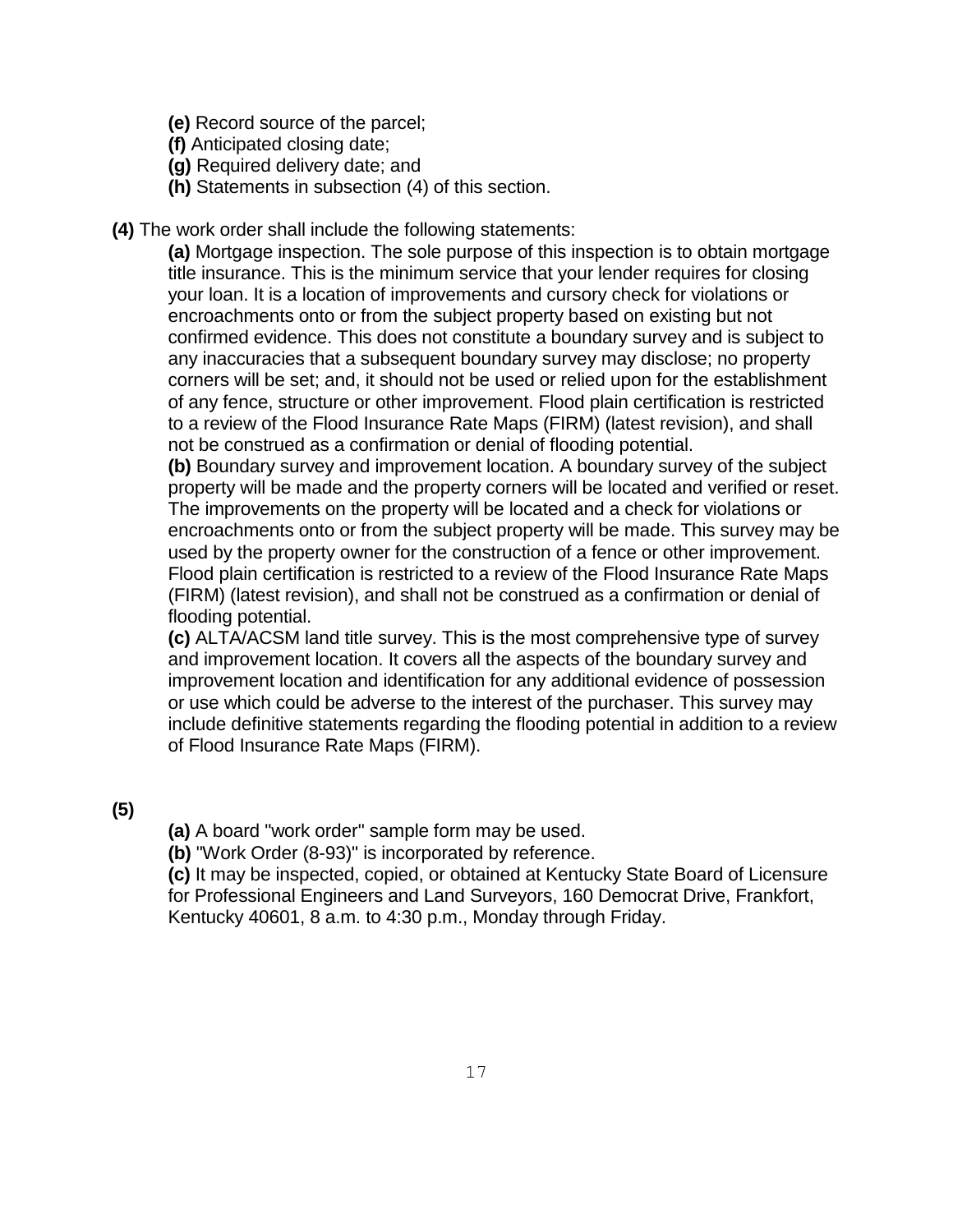#### **Section 3. Recorded Documentation and Boundary Evidence.**

**(1)** A professional land surveyor shall obtain recorded documentation pertaining to the property boundary that is sufficient to demonstrate general knowledge of the given area which at a minimum would be to obtain the subject deed and the adjoining deeds.

**(2)** Field crews shall be provided with current information necessary to determine property dimensions in the field.

**(3)** Field crews shall conduct a diligent search for existing boundary evidence.

- **(4)** The highest available order of monumentation shall be used.
- **(5)** The boundary monumentation, or evidence used shall be shown on the drawing.
- **(6)** Conflicting boundary information shall be:
	- **(a)** Clearly shown on the drawing; and
	- **(b)** Reported to the client and the buyer in writing.

#### **Section 4. Field Procedures.**

**(1)** A field crew shall be provided with current information necessary to determine the property dimensions in the field.

**(2)** A diligent search for existing boundary evidence shall be made by a field crew.

- **(3)** The highest order of monumentation and boundary evidence shall be used.
- **(4)** Detailed notes shall be:
	- **(a)** Taken on all mortgage inspections; and
	- **(b)** Kept as part of the professional land surveyor's permanent record.

**(5)** If the field survey methods selected by the surveyor do not produce a level of certainty sufficient to determine whether encroachments exist, the surveyor shall recommend a boundary survey to the borrower or purchaser.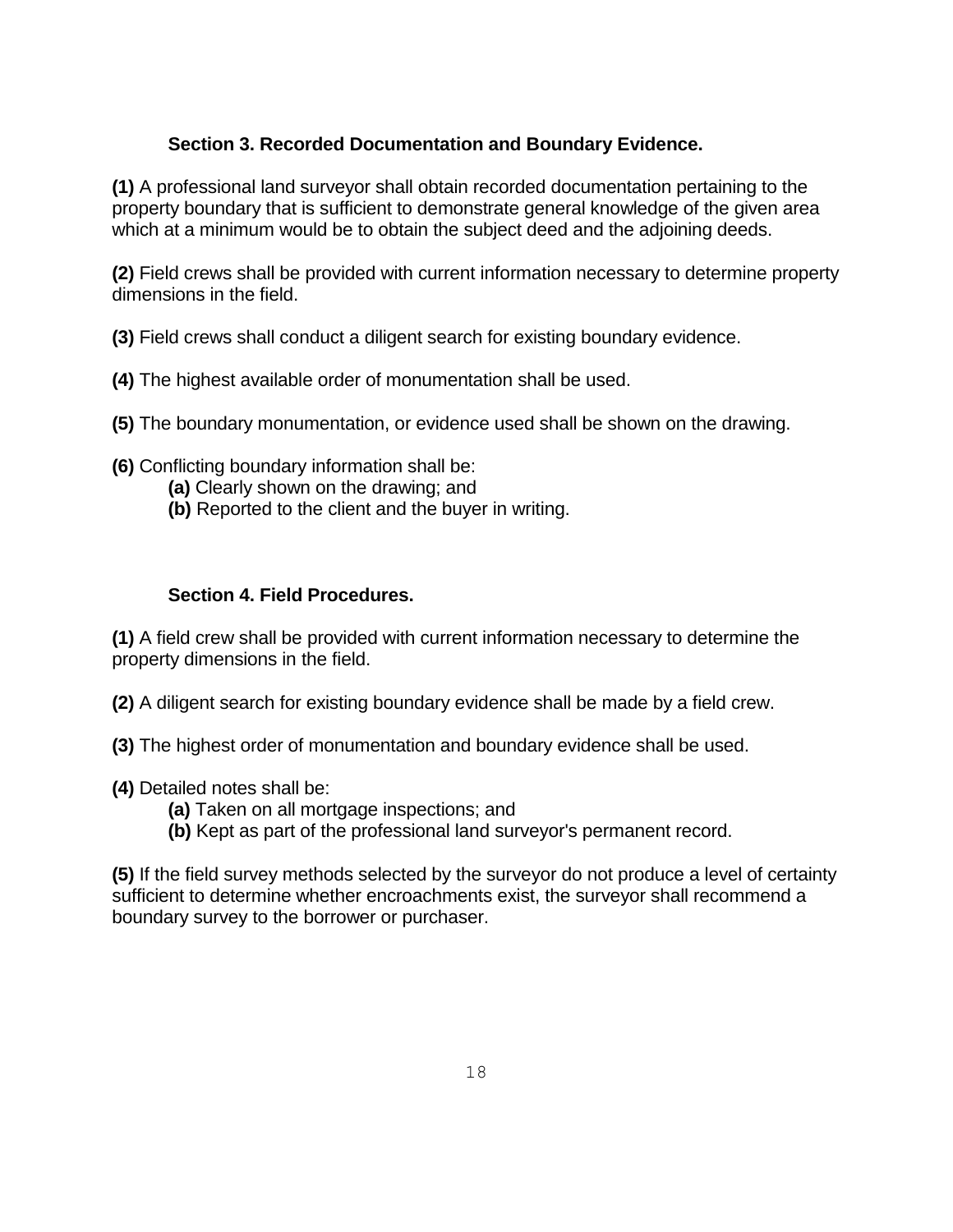#### **Section 5. Drafting of the Parcel.**

**(1)** A drawing of a parcel that is inspected shall be used in support of the certificate of mortgage inspection.

- **(2)** The following items shall be identified on a drawing of a parcel that is inspected: **(a)** Property lines shall be shown by:
	- **1.** Boundary dimensions and bearings from the deed; or
	- **2.** Boundary dimensions and bearings from a record plat; or
	- **3.** By actual field measurement.
	- **(b)** The method of determination or basis of property lines shall be clearly shown.
	- **(c)** Major improvement locations shall be shown:
		- **1.** With dimensions to the nearest property lines;
		- **2.** With a minimum of three (3) dimensions; and
		- **3.** In a manner sufficient to locate the major improvement.
	- **(d)** Location dimensions shall be shown:
		- **1.** By offsets perpendicular to straight property lines; or
		- **2.** By offsets radial to curved property lines.
	- **(e)** Major improvements shall include:
		- **1.** Residences;
			- **2.** Garages;
			- **3.** Outbuildings;
			- **4.** Barns;
			- **5.** Driveways;
			- **6.** Pools;
			- **7.** Porches; and
			- **8.** Patios.
	- **(f)** Apparent encroachments shall be:
		- **1.** Noted and described; and
		- **2.** Clearly shown.
	- **(g)** Means of access shall:
		- **1.** Be shown clearly and graphically; and
		- **2.** Include shared access and shared driveways.
	- **(h)** Platted and apparent easements shall be clearly identified.

**(i)** The source of record information for platted and apparent easements shall be identified by:

**1.** Deed book and page of recording; or

**2.** Title company commitment, including the name of title company and commitment number; and

**3.** For apparent easements for items such as power lines, the name of the easement holder.

**(j)** Platted setback lines shall be shown graphically.

**(k)** Adjacent owner and record source shall be noted on the drawing.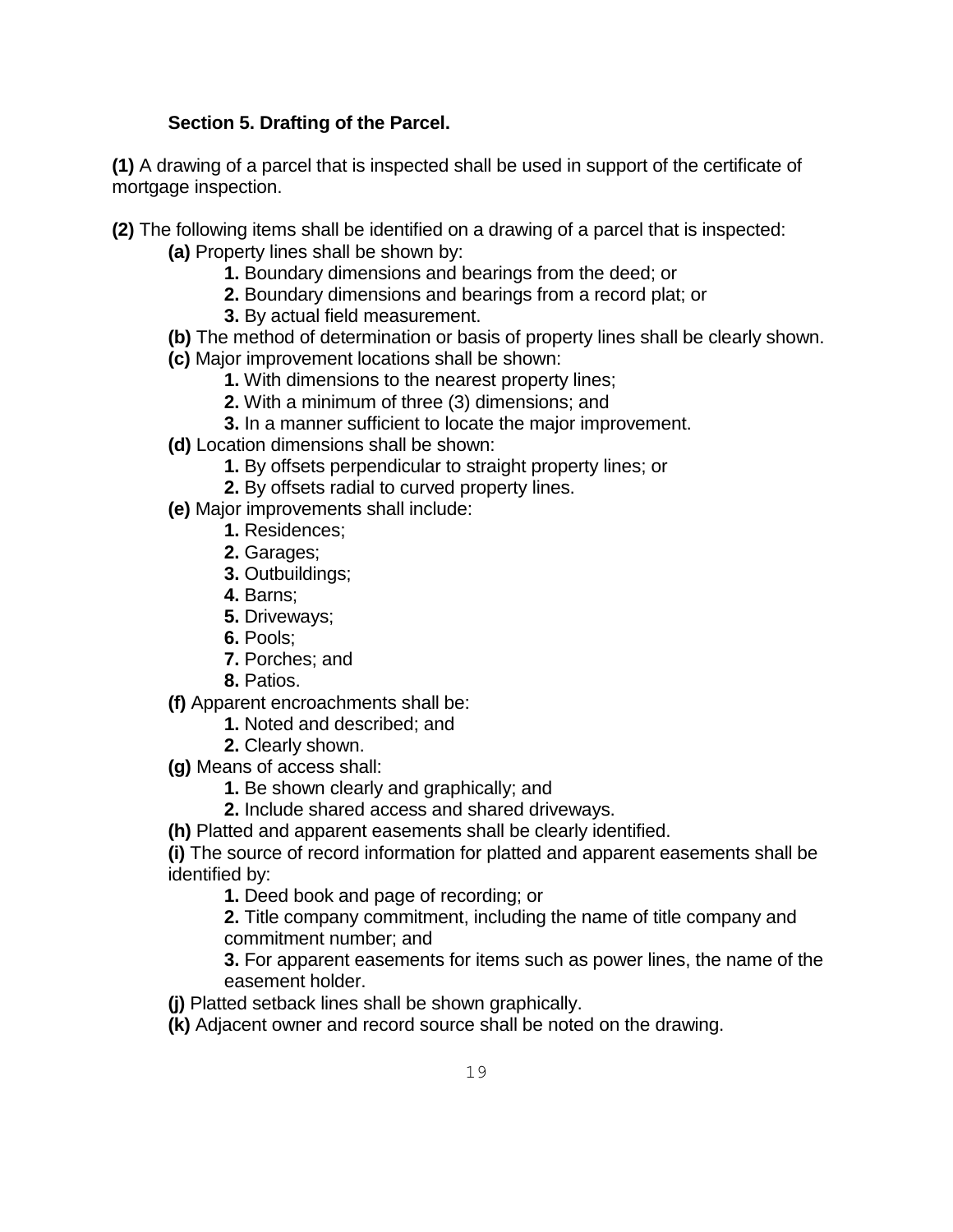**1.** Lot numbers may be used for adjacent properties located in recorded subdivisions.

- **2.** Conflicting boundary information shall be:
	- **a.** Clearly shown on the drawing; and
	- **b.** Reported to the client and the buyer in writing.
- **(l)** If the address of the inspected parcel is:
	- **1.** Posted, it shall be shown; or
	- **2.** Not posted, a statement to that effect shall be included.
- **(m)** A north arrow with the basis for the meridian shall be shown on the drawing.
- **(n)** A graphic scale shall be shown on the drawing.
- **(o)** All apparent encroachments shall be:
	- **1.** Noted and described on the drawing; and
	- **2.** Clearly shown on the drawing.
- **(p)** A flood plain certification required by the work order shall reference:
	- **1.** Flood plain maps by map identification number and date; and
	- **2.** Levels run by the surveyor to verify the elevation of the inspected property.
- **(q)** The following caption shall appear prominently on the sketch:

#### **MORTGAGE INSPECTION This does not constitute a boundary survey and is not a recordable document.**

**(r)** If the certification and the drawing are on separate pieces of paper, this shall be stated in the report as: (Example: page 1 of 2, page 2 of 2).

**(s)** The sign and seal of the surveyor and the date of the mortgage inspection.

#### **Section 6. Certification.**

**(1)** A mortgage inspection shall not contain the word "survey" in any part of the certification.

**(2)** The mortgage inspection certification shall contain:

**(a)** The name, address and telephone number of the professional land surveyor responsible for the mortgage inspection;

**(b)** The name of the party who ordered the work;

**(c)** A statement that the mortgage inspection was conducted either by the professional land surveyor or under the surveyor's direct supervision;

- **(d)** The date the inspection was made;
- **(e)** The record source of the property;

**(f)** A statement that: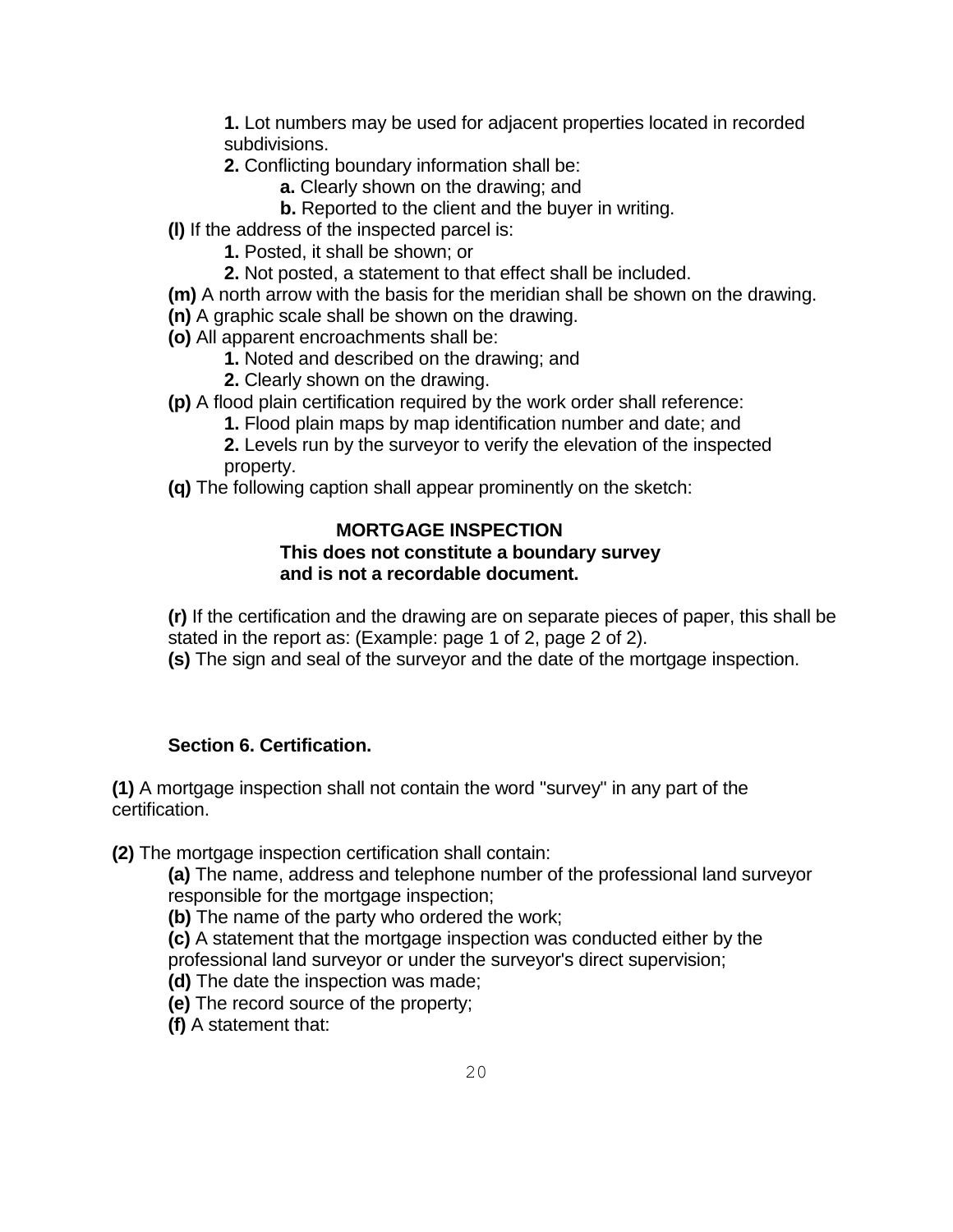**1.** The accompanying sketch or drawing is a true representation of the conditions found at the time of the inspection;

**2.** The mortgage inspection is prepared for mortgage title insurance purposes only;

**3.** The document does not constitute a boundary survey;

**4.** The mortgage inspection is subject to any inaccuracies that a subsequent boundary survey may disclose;

**5.** No property corners were set;

**6.** The information shown on the sketch should not be used to establish any fence, structure or other improvement;

**7.** The linear or angular values shown on the drawing are based on record information, and have not been verified unless so noted.

**(3)** A mortgage inspection by a professional land surveyor shall:

- **(a)** Be signed by the surveyor;
- **(b)** Bear his seal; and
- **(c)** Note the date of the mortgage inspection.

(20 Ky.R. 871; Am. 1579; eff. 12-6-93.)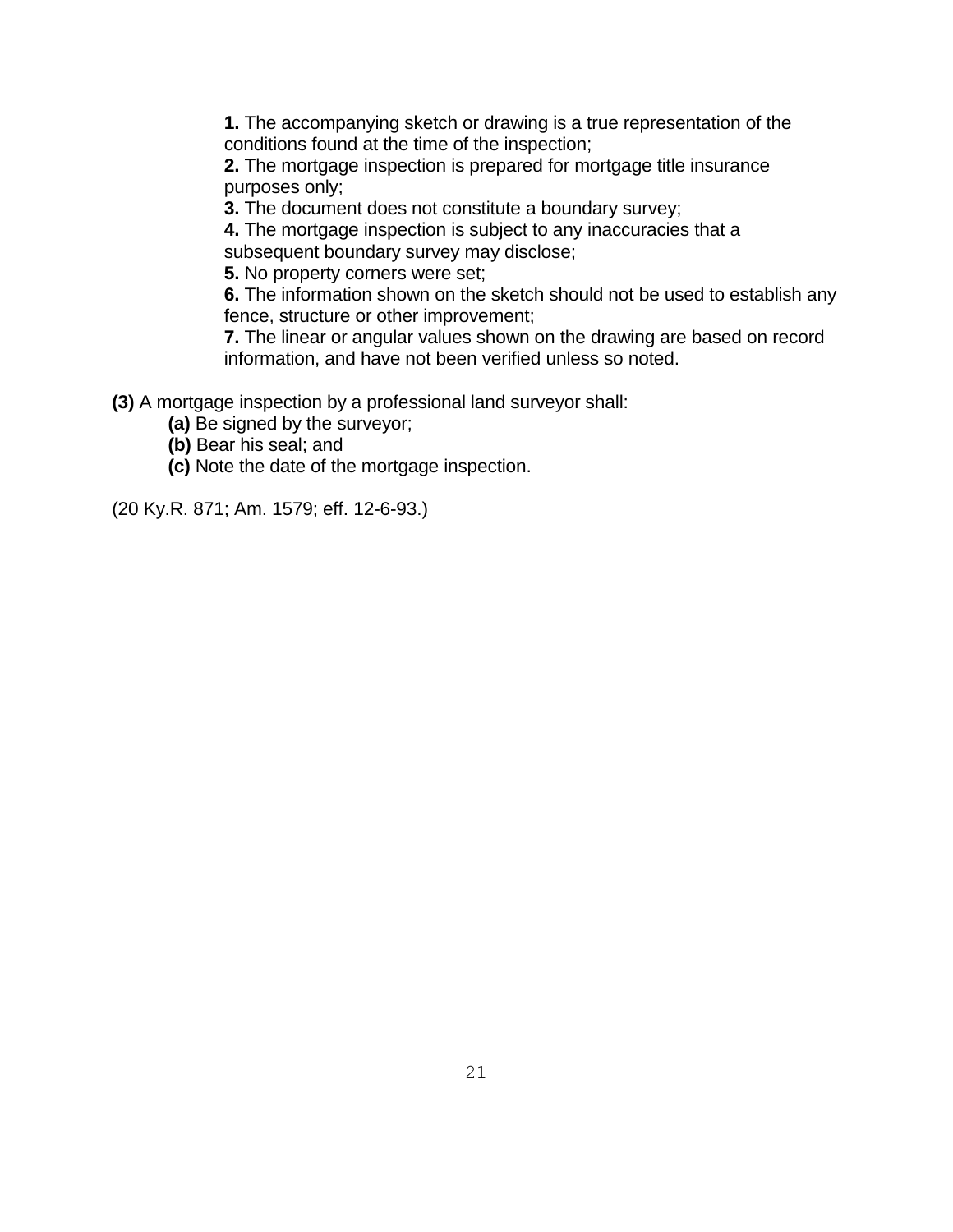### **STANDARDS OF PRACTICE FOR BOUNDARY SURVEYS DESCRIPTION CHECKLIST**

*201 KAR 18:150 Effective 11-9-2010*

| PLS Name                                      | PLS License No. _________                                                                              |
|-----------------------------------------------|--------------------------------------------------------------------------------------------------------|
| Project ID                                    |                                                                                                        |
| 1. Location caption:                          | a. General location<br>b. Specific location                                                            |
|                                               | c. Reference to parent tract<br>the company of the company of the                                      |
| 2. Direction and length of each line:         | a. Bearings in degrees, minutes $&$ seconds $\_\_\_\_\_\_\_\_\_\_\_$<br>c. Curves with sufficient data |
|                                               | d. Description of prominent terrain feature                                                            |
| 3. Monument notations:                        | a. Set or found                                                                                        |
| 4. Identification of tree monuments:          | a. Breast height diameter<br>b. Species                                                                |
|                                               | c. Method of marking<br>d. Notation – new or record                                                    |
| 5. Complete description of each set monument: | a. Length                                                                                              |
|                                               | b. Diameter                                                                                            |
|                                               | c. Type of material                                                                                    |
|                                               | d. Identifying cap or identifier                                                                       |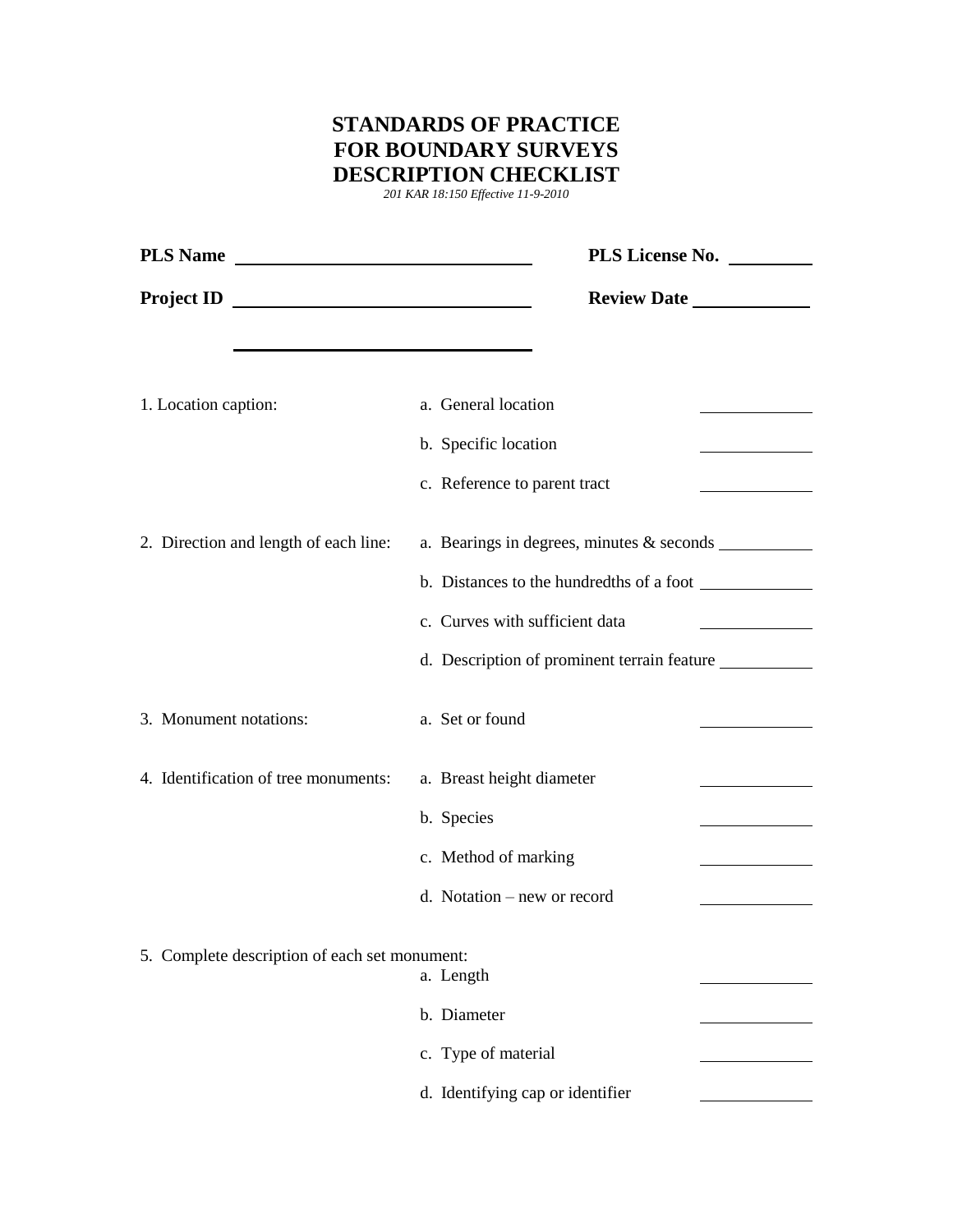| 6. Complete description of each found monument:<br>a. Dimensions |                                        |  |
|------------------------------------------------------------------|----------------------------------------|--|
|                                                                  | b. Type of material                    |  |
|                                                                  | c. Identification cap or identifier    |  |
| 7. Cemetery location description:                                |                                        |  |
| 8. Record source:                                                | a. Of the land surveyed                |  |
|                                                                  | b. Adjoiner names                      |  |
|                                                                  | c. Adjoiner record sources             |  |
| 9. Calculated area:                                              | a. To the nearest hundredth of an acre |  |
| 10. Land Surveyor information:                                   | a. Name                                |  |
|                                                                  | b. Certification date                  |  |
|                                                                  | c. License number                      |  |
|                                                                  | d. Seal/stamp                          |  |
|                                                                  | e. Firm name, if any                   |  |
|                                                                  |                                        |  |

11. Completion date of the boundary survey: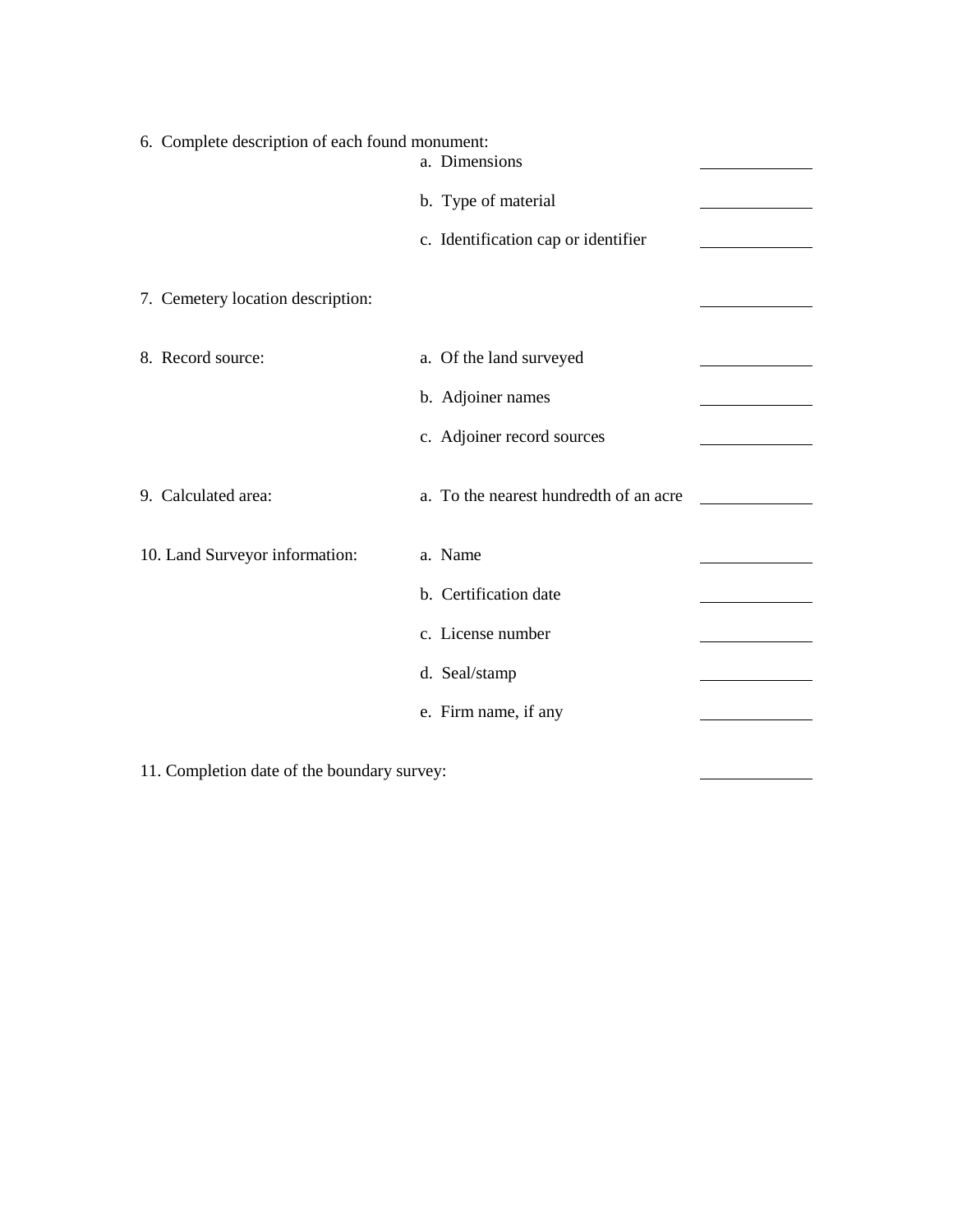### **STANDARDS OF PRACTICE FOR BOUNDARY SURVEYS PLAT OF SURVEY CHECKLIST**

*201 KAR 18:150 Effective 11-9-2010*

| PLS Name                                         | PLS License No.                                                                                                                                                            |
|--------------------------------------------------|----------------------------------------------------------------------------------------------------------------------------------------------------------------------------|
| Project ID                                       | Review Date                                                                                                                                                                |
| 1. Direction and Length of each line:            | a. Bearings in degrees, minutes and seconds<br>c. Curves with sufficient data<br><u> 1999 - Jan Barnett, fransk politiker</u><br>d. Depiction of prominent terrain feature |
| 2. Calculated area to the hundredths of an acre: |                                                                                                                                                                            |
| 3. Monument notations:                           | a. Set or found                                                                                                                                                            |
| 4. Identification of tree monuments:             | a. Breast height diameter<br>b. Species<br>c. Method of marking<br>d. Notation – new or record                                                                             |
| 5. Complete description of each set monument:    | a. Length<br>b. Diameter<br>c. Type of material<br>d. Identifying cap or identifier                                                                                        |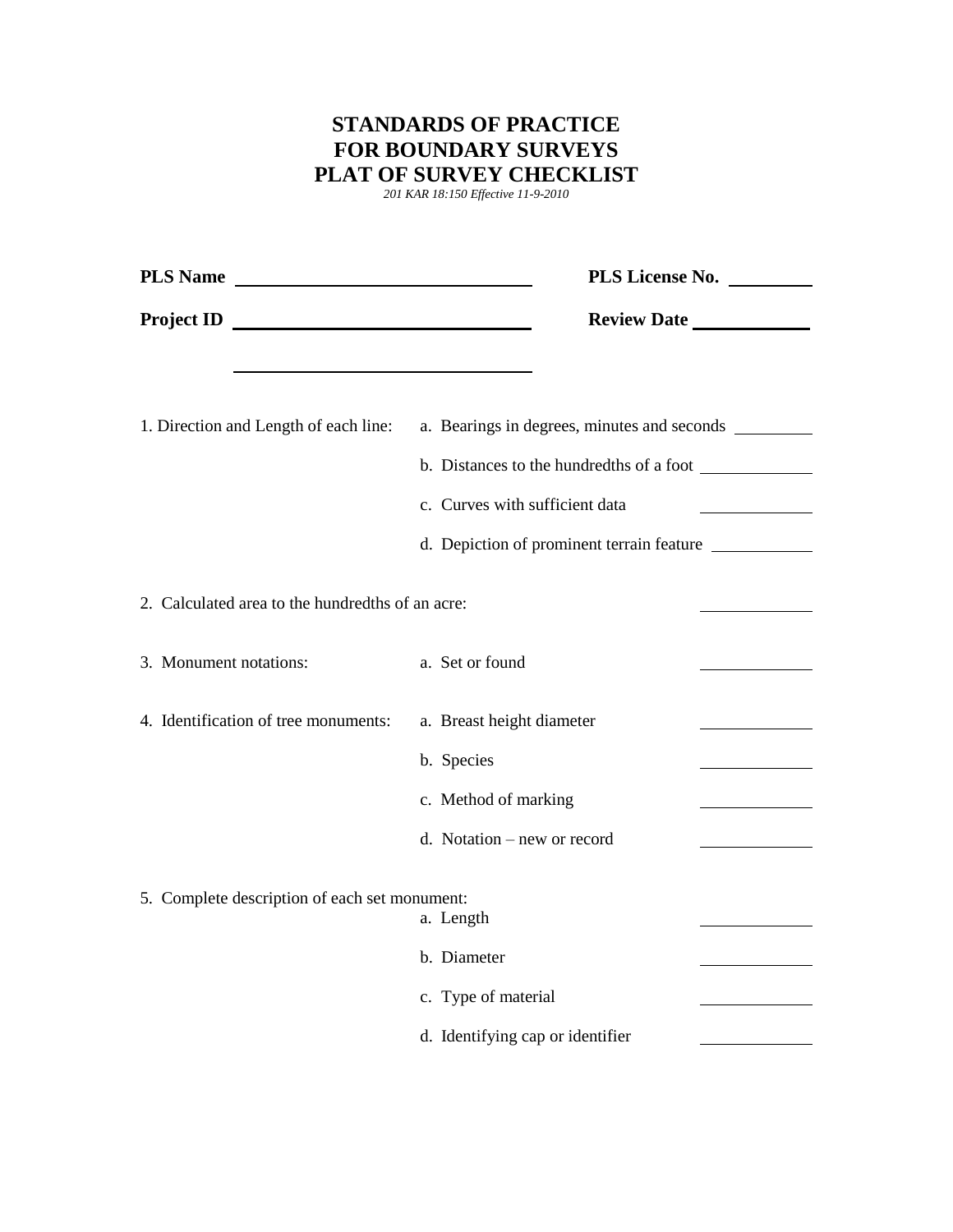| 6. Complete description of each found monument:<br>a. Dimensions |                                                                                            |  |  |  |
|------------------------------------------------------------------|--------------------------------------------------------------------------------------------|--|--|--|
|                                                                  | b. Type of material                                                                        |  |  |  |
|                                                                  | c. Identifying cap or identifier                                                           |  |  |  |
| 7. Reference of at least one corner to:                          | a. Corner of the parent tract<br>b. Durable physical feature<br>c. Primary Control network |  |  |  |
|                                                                  |                                                                                            |  |  |  |
| 8. Each Road:                                                    | a. Name                                                                                    |  |  |  |
|                                                                  | b. Record source                                                                           |  |  |  |
| 9. Each Adjoiner:                                                | a. Names                                                                                   |  |  |  |
|                                                                  | b. Record source                                                                           |  |  |  |
| 10. Each Adjoining Subdivision:                                  | a. Name                                                                                    |  |  |  |
|                                                                  | b. Record source                                                                           |  |  |  |
| 11. Apparent encroachments discovered:                           |                                                                                            |  |  |  |
| 12. Reference Meridian basis:                                    | a. True                                                                                    |  |  |  |
|                                                                  | b. Grid                                                                                    |  |  |  |
|                                                                  | c. Record, including the source                                                            |  |  |  |
|                                                                  | d. State plane                                                                             |  |  |  |
|                                                                  |                                                                                            |  |  |  |
| 13. Vicinity map with sufficient detail to locate the parcel:    |                                                                                            |  |  |  |
| 14. Statement, as appropriate, of the:                           | a. Unadjusted error of closure                                                             |  |  |  |
|                                                                  | b. Relative positional accuracy                                                            |  |  |  |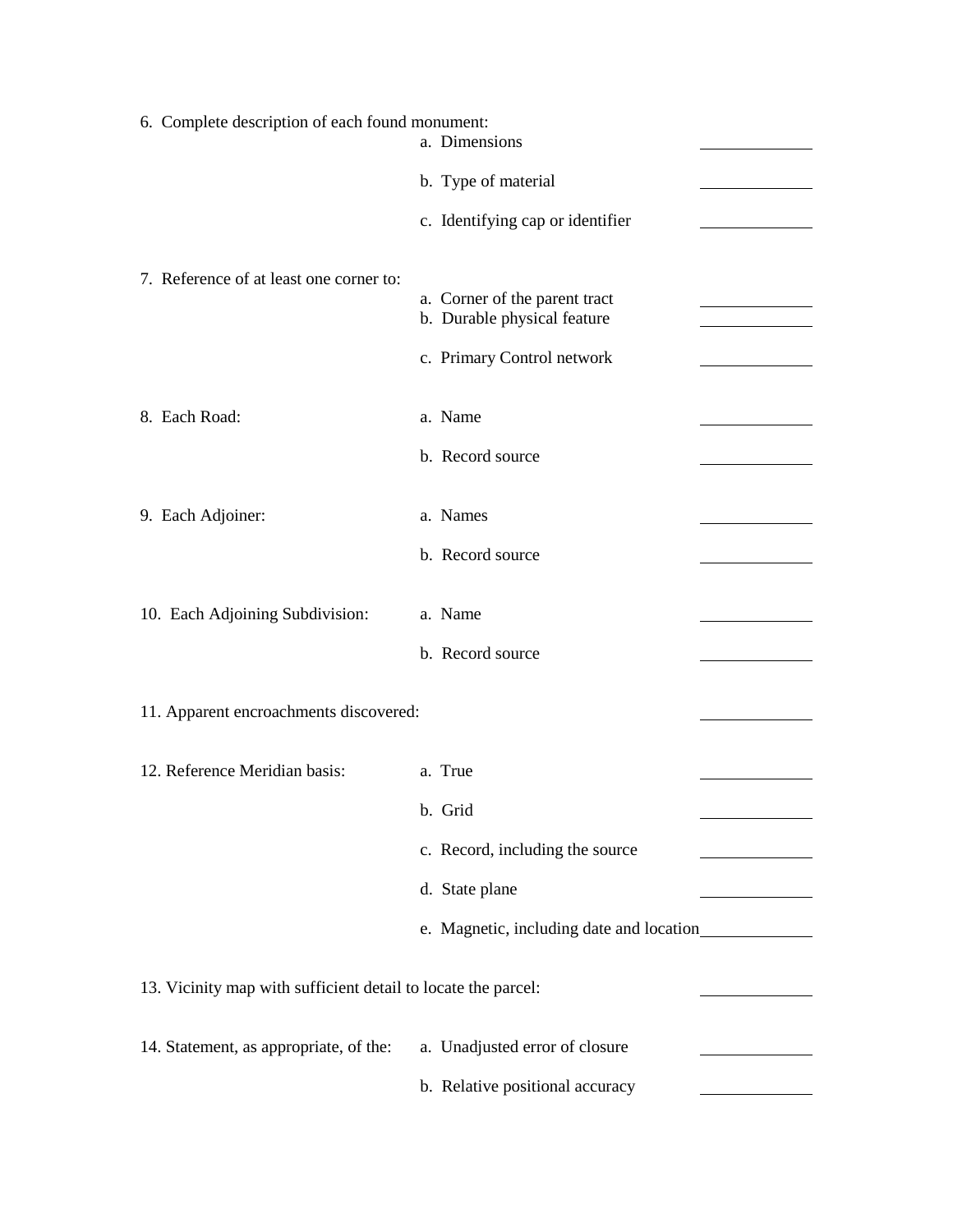16. Statement as to whether the directions and distances are based on an adjusted traverse: 17. Cemetery Location 18. Dated signature and seal of professional land surveyor: 19. Scale a. Written

15. Statement identifying the class of the survey (rural or urban):

20. Title Block containing: a. Name and address of the client b. Name and address of property owner c. Title of survey d. Statement that the survey complies with 201 KAR 18:150 e. Name and business address of surveyor f. Name and address of firm 21. Place conspicuously on the plat a. Record source of tract surveyed b. Location or address of tract

b. Graphic